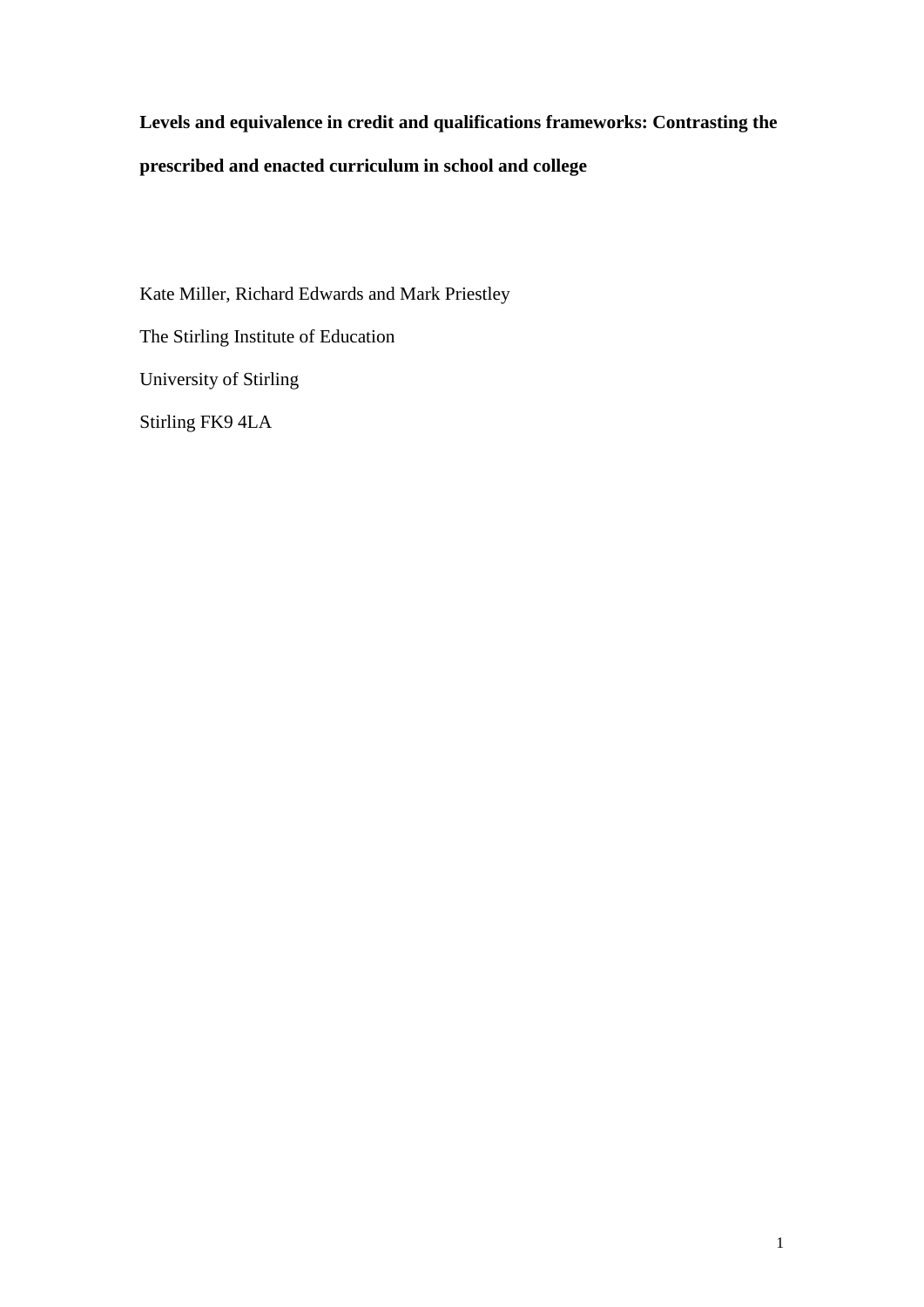### Abstract

Drawing on data from an empirical study of three matched subjects in upper secondary school and further education college in Scotland, this article explores some of the factors that result in differences emerging from the translation of the prescribed curriculum into the enacted curriculum. We argue that these differences raise important questions about equivalences which are being promoted through the development of credit and qualifications frameworks. The article suggests that the standardisation associated with the development of a rational credit and qualifications framework and an outcomes-based prescribed curriculum cannot be achieved precisely because of the multiplicity that emerges from the practices of translation.

**Keywords**: prescribed curriculum; enacted curriculum; credit frameworks; learning outcomes; translation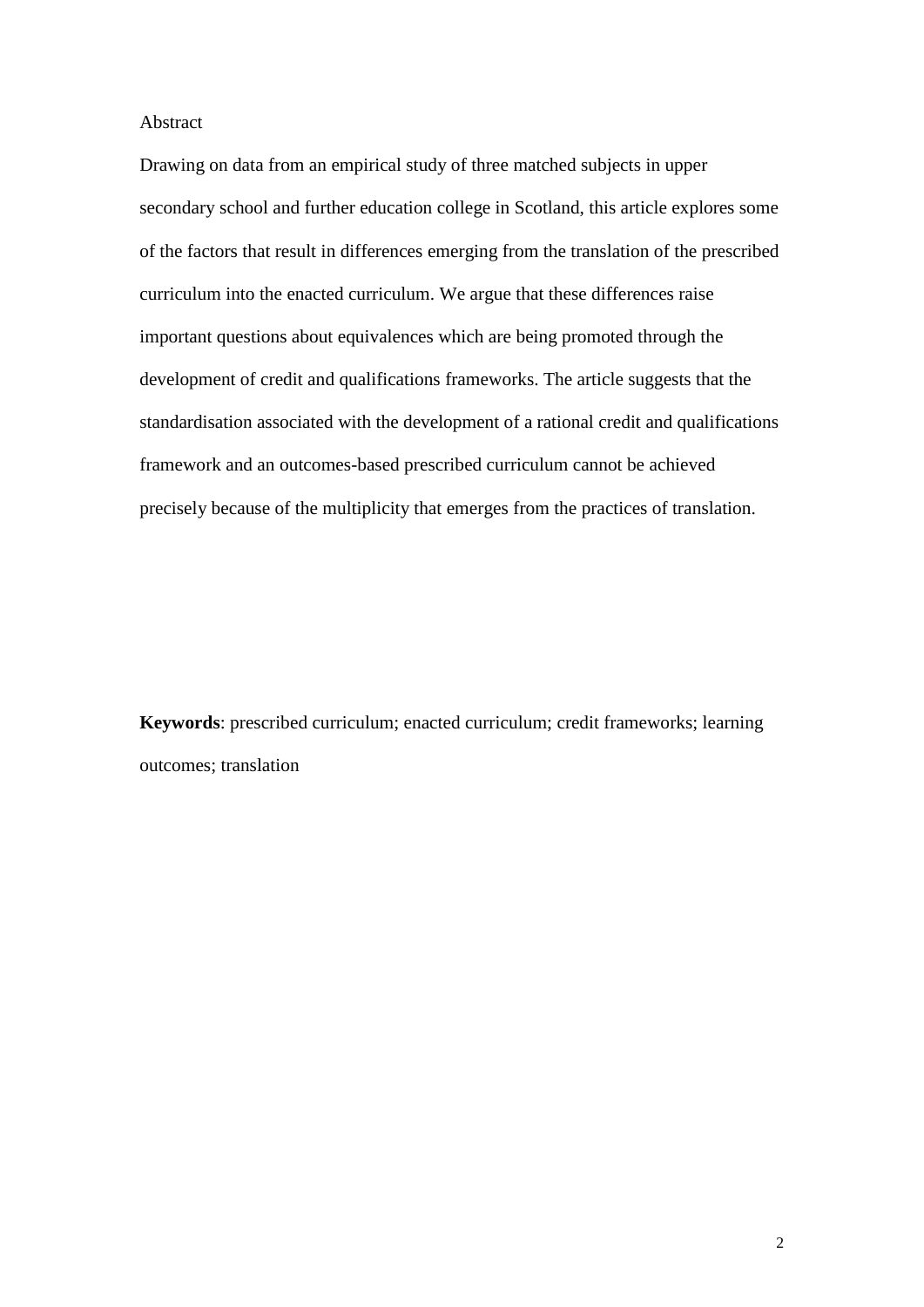**Levels and equivalence in credit and qualifications frameworks: Contrasting the prescribed and enacted curriculum in school and college**

# **Introduction**

Over the years, there have been significant changes in the boundaries between secondary schooling and further education in the UK. As a result, there are increasing attempts to develop more vocational routes in schools and also more 14-16 year olds are attending courses at colleges. Alongside these are attempts to create greater 'parity of esteem' between different pathways in the curriculum through the establishment of credit and qualifications frameworks. Within these frameworks, different subjects and qualifications are ascribed a level, which, in principle, allows for equivalences across different forms of learning to be evaluated. In Scotland, this work is being undertaken under the auspices of the Scottish Credit and Qualifications Framework (SCQF).

Credit and qualifications frameworks arise from and produce a rational view of the prescribed curriculum, as once a level is ascribed and accepted, it becomes straightforward to map recruitment and progression routes for students to different goals. There is a logical flexibility in such systems. However, questions still remain over the nature and extent of similarities and differences in the enacted curriculum in different sites and the empirical flexibility they may or may not enable. Here we take the prescribed curriculum (Bloomer 1997) as that inscribed in unit descriptors and outcome statements and the enacted curriculum to refer to the choreographing of people, spaces and artefacts in the enactment of practices – cognitive, practical, communicative – designated as learning. At one level, the specification of learning outcomes at particular levels within a common framework points to a rational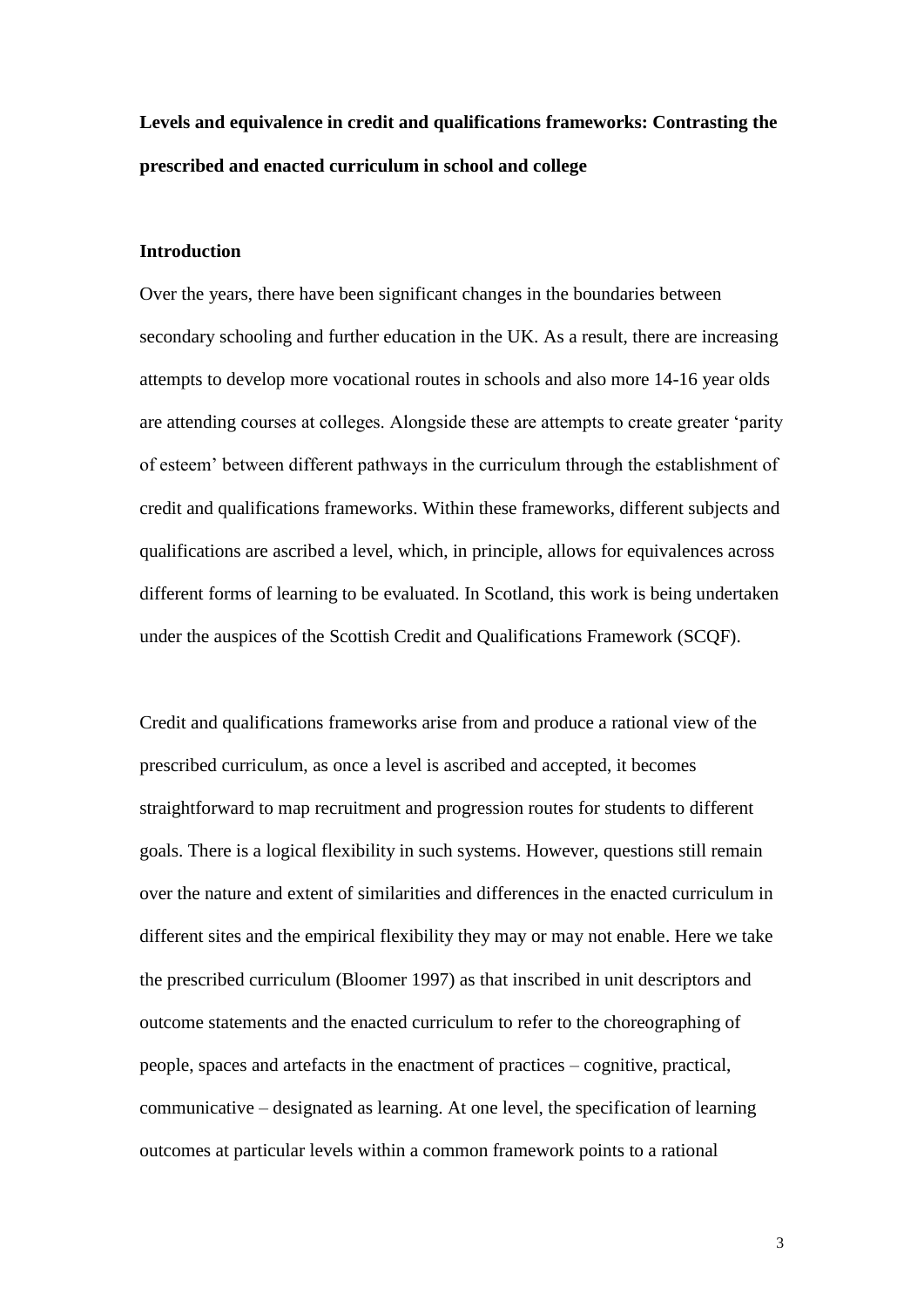curriculum within which attainment and progression are, in principle, transparent. Learning at the same level is assumed to be equivalent. However, while this may be the case in relation to the prescribed curriculum, what interests us are the differences and similarities that emerge through the translation and contextualisation of the prescribed curriculum into different sites, into what is enacted as learning and teaching.

This article presents and discusses some findings from an ESRC (Economic and Social Research Council) funded project that has sought to explore the curriculummaking practices in upper secondary school and college in the context of Scotland. By examining curriculum making in three matched subjects and units within the two sites, we have sought to identify similarities and differences between them, and also the factors which are at play in the translations of the rational prescribed curriculum into enacted practice.

The article is in three sections. First we outline the background to the project, the questions addressed and the methods adopted. Second, we draw upon data from the three curriculum areas we have researched - Hospitality, Life Sciences and Technical Studies – to outline some of the factors that influence the translations from the prescribed to enacted curriculum. Finally, we draw out some inferences for curriculum policy and pedagogy from our analysis. While the setting of this study is Scotland, the issues raised have wider ramifications, given the interest in different routes through education and the attempts to develop both national and cross national credit frameworks.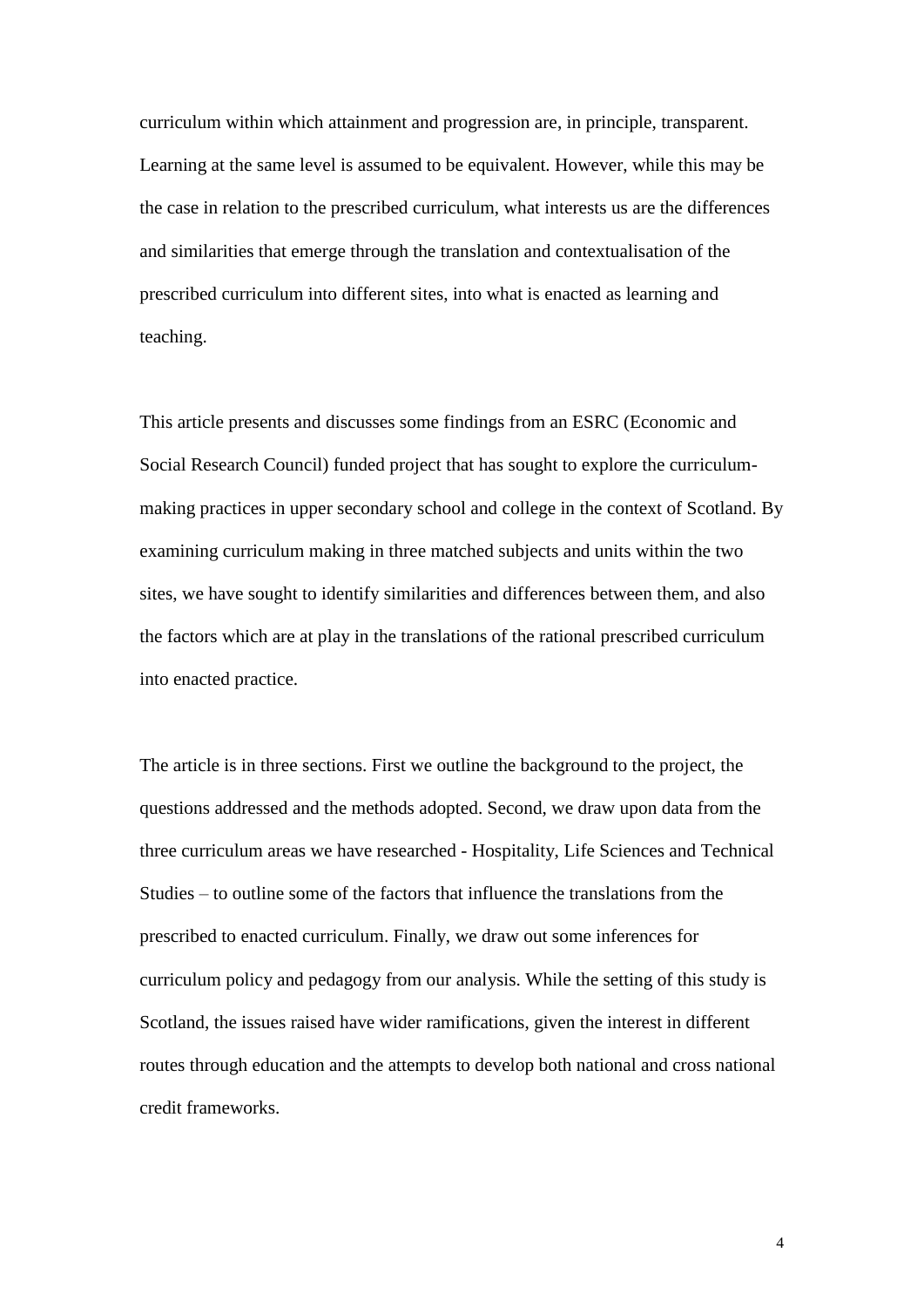#### **Background**

Historically, in Scotland, schools focused on an academic curriculum, while colleges provided a more occupation-related curriculum (Bryce and Humes 1999, Leech 1999). This has changed, as some schools have sought to provide more occupationally-oriented opportunities for students for whom the academic curriculum may be less appropriate, while colleges have developed their provision of the higher level occupation-related curriculum and also developed academic opportunities for students (Thomson 2003, Canning 2007). The result is that currently parts of the curriculum are common to both schools and colleges, both organisations providing learning opportunities for the 14-18 age range, and there are increasing numbers of students attending both school and college at the same time. These changes impact upon curriculum coherence, transition and progression for students within the curriculum and between institutional contexts.

In Scotland, two significant developments are the Scottish Qualifications Authority (SQA) and the Scottish Credit and Qualifications Framework (SCQF). The SQA acts as a single awarding body for qualifications other than university awards. It therefore provides a single framework for both schools and colleges. The SCQF seeks to provide equivalence between different forms of learning and awards, to provide the possibility for credit accumulation and transfer between institutions and qualifications. The SQA sets its awards within the SCQF structure of levels and credits. To a greater or lesser extent, colleges and schools both offer courses at levels 2-7, although most colleges also offer higher level courses.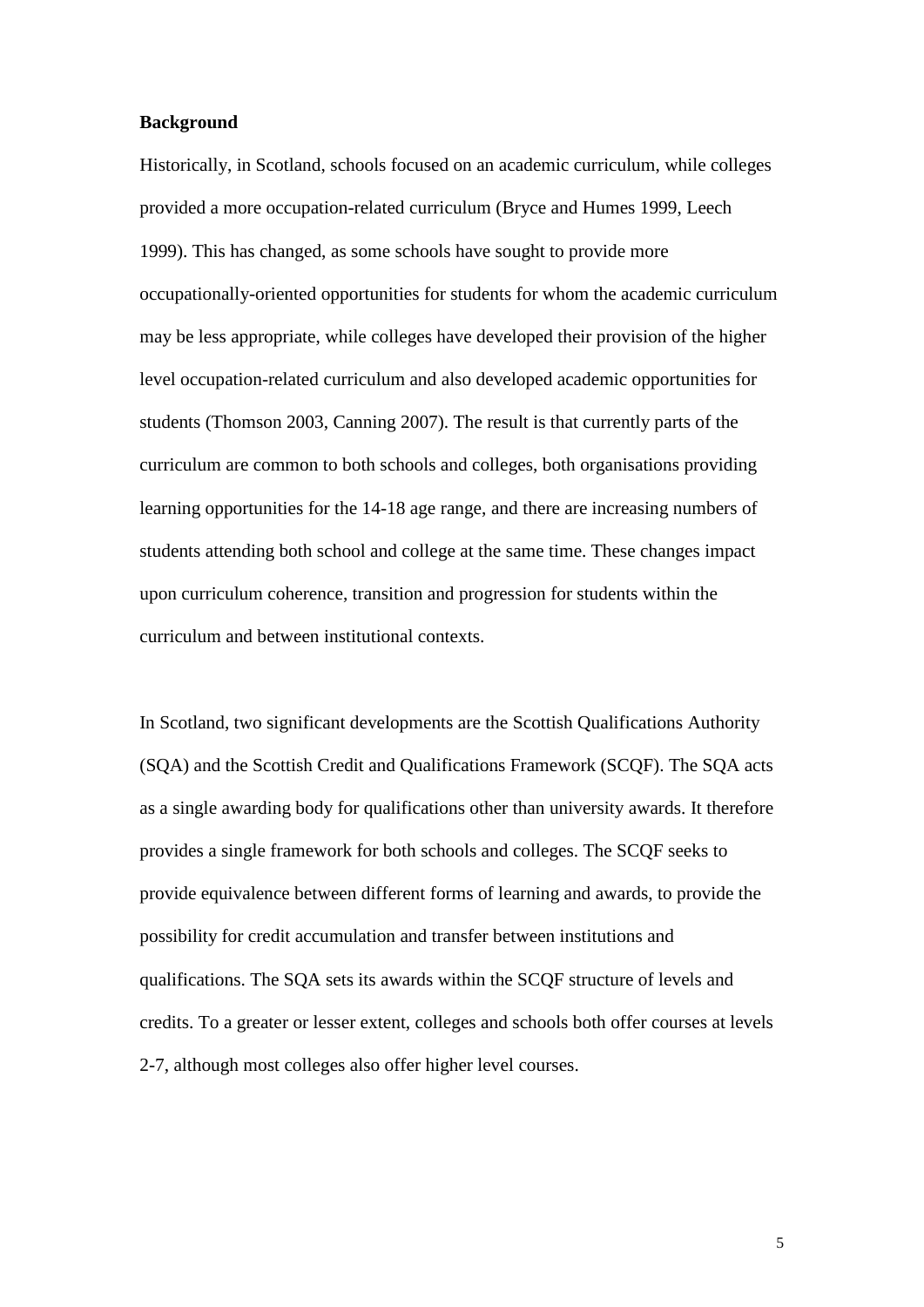It is the outcomes-based SQA unit descriptors which schools and colleges mainly utilise when developing a curriculum in particular subjects. These provide the basis for the prescribed curriculum. In theory, there are many curriculum routes to achieve the outcomes; this provides the possibility for creative approaches to pedagogy on the part of institutions, departments and teachers/lecturers (Osborn *et al*. 1997, Higham 2003). It is such possibilities that are often represented in the described curriculum (Bloomer 1997), those narratives of practice, often aspirational, provided by teachers and lecturers.

However, research evidence suggests that there is less diversity in the described and enacted curriculum than envisioned or desired (e.g. Cohen 1988, Smyth *et al.* 1998). Indeed many unit descriptors would seem to seek greater standardisation, as they do not only specify outcomes, but also make broad statements about expectations in relation to teaching, learning and assessment practices to achieve those goals, thereby seeming to limit the possibilities for diversity. Many of the reforms in curriculum since the 1980s have been characterised as a top-down, centre-periphery model of dissemination, described by Goodson (2003, xiii) as 'brutal restructuring' delivered in 'ignorance or defiance of teachers' beliefs and missions'. At one level, this apparent standardisation might be said to be a good thing as it provides the basis for greater trust in the equivalence of learning within the qualifications frameworks. However, it might also be said to stifle diversity and creativity in the enacted curriculum.

Analysis of the introduction of National Qualification Frameworks (NQFs) in other countries can help throw light on some of the epistemological issues related to the implementation of NQFs. Young (2007) states that (NQFs) are often seen as laying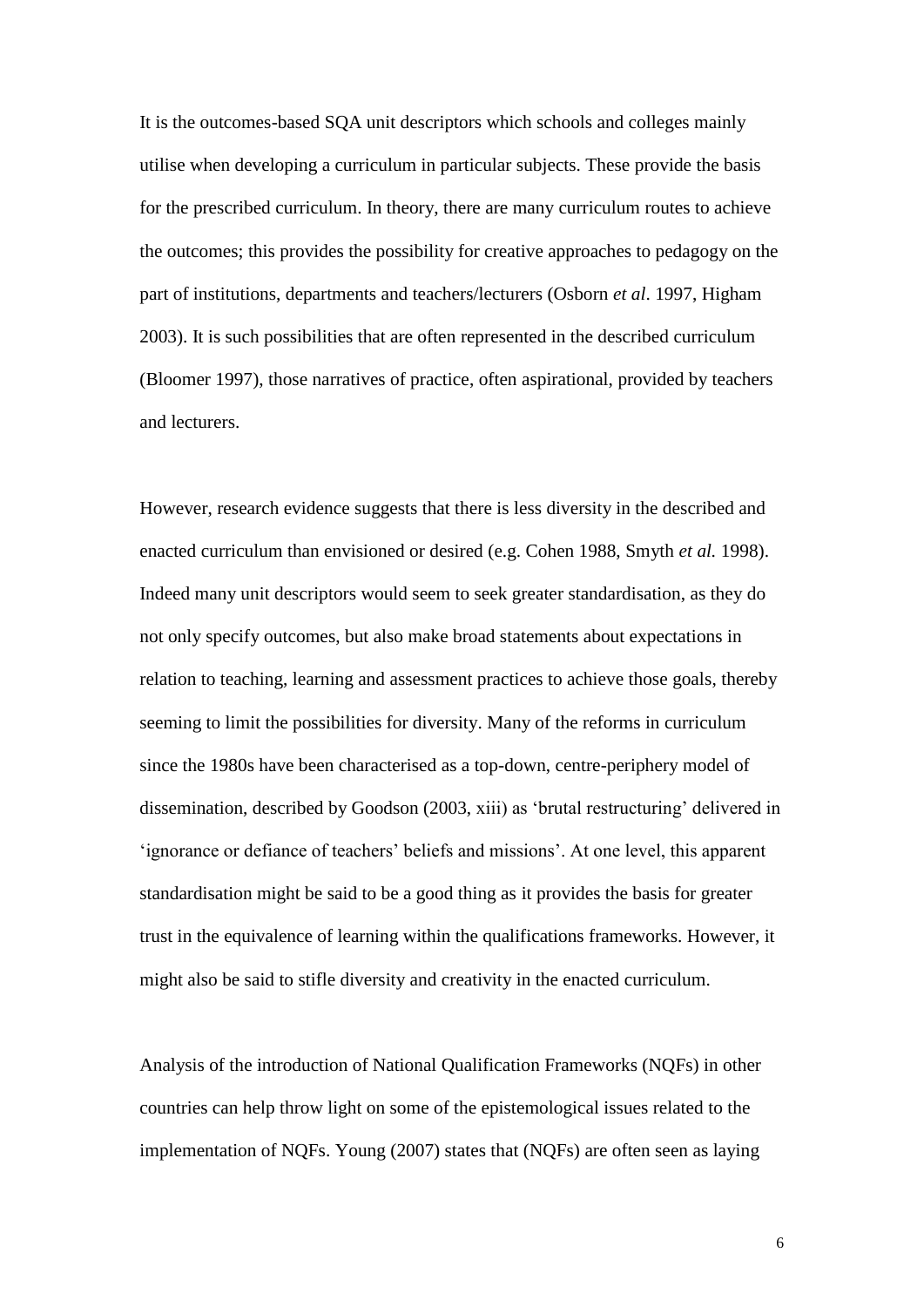down a set of outcomes which can drive the reform of education and training and regulate the form that qualifications take. He takes issue with this and argues that such an approach to NQFs involves an inappropriate role for outcomes or national standards that they can not fulfil. He distinguishes between countries with relatively developed institutional provision and developing countries with less developed institutional provision. He argues that in the former such an approach can undermine many of the strengths of traditional systems and in the latter it can be a distraction from developing institutional capability and enhancement of the curriculum. Allais (2007), in her analysis of the South African model, identifies it as being strongly outcomes-led where the key to the model is the principle that qualifications and unit standards must be composed of learning outcomes defined by stakeholder-based structures separately from any particular institution or learning programme. Outcomes-based qualifications were seen to be a solution to the educational and economic problems of apartheid. It was thought that organising all qualifications and parts of qualifications on a hierarchy of levels would force society to value types of learning programmes which had historically been of low status and society would change its views about vocational qualifications which were placed on the same level of the NQF as academic qualifications. Allais describes the South African model as a failure, due to it's over specification derived from top down policy initiatives which do not take into account the complexity of knowledge acquisition.

Raffe (2007) points out that epistemological barriers to the development of unified NQFs arise because of the difficulty of fitting different types of learning – such as academic and vocational – into a single framework. He argues that in Scotland epistemological issues rarely presented overt barriers in the same way as they have in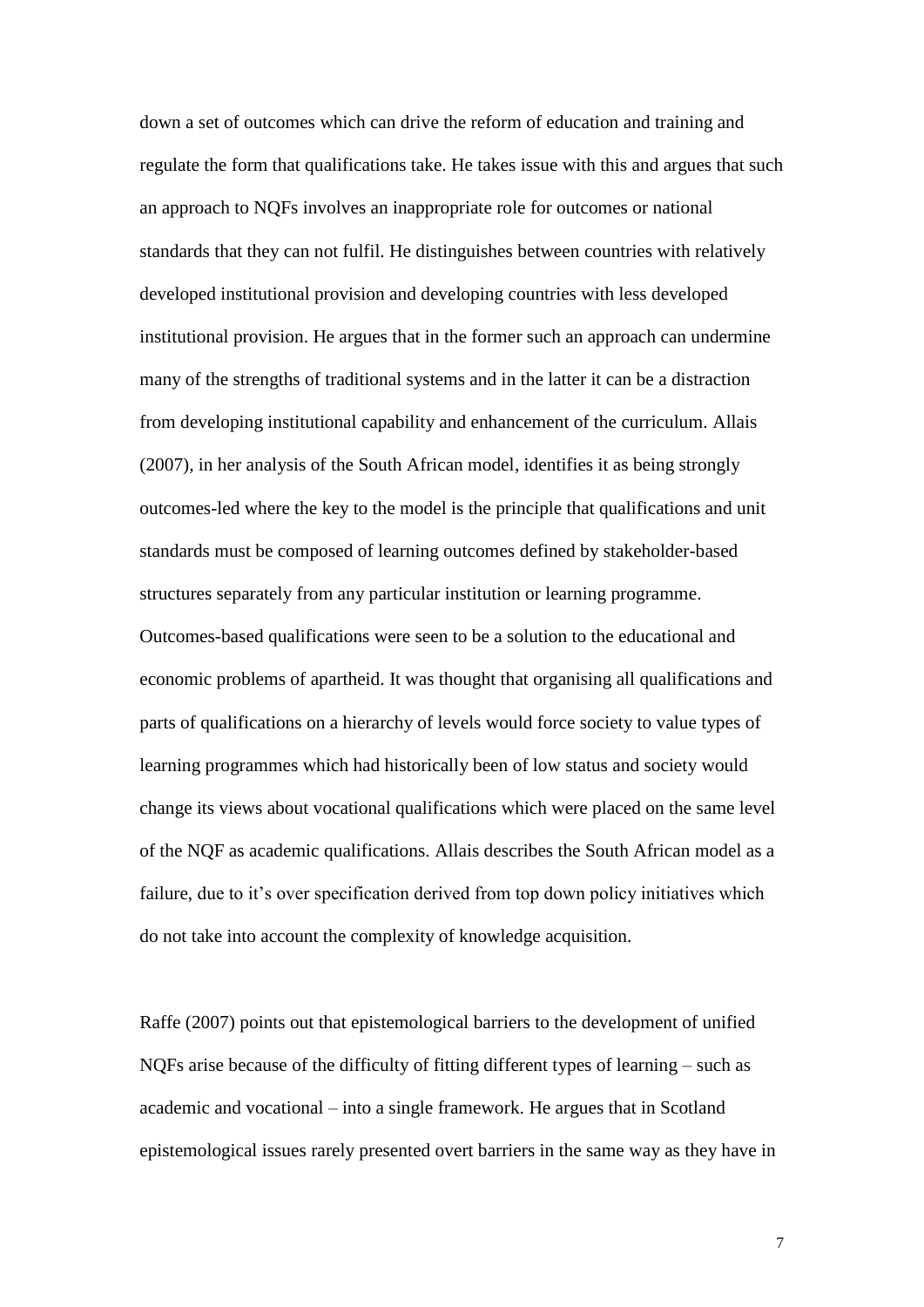other countries such as South Africa and New Zealand. This is partly explained in terms of the looseness of the framework, which has been able to bridge different epistemologies and partly by the voluntary nature of the implementation. Raffe identifies the strongest barriers to a unified qualification framework in Scotland to have been institutional. He argues that the Scottish experience has shown how different sectors have different institutional logics which resist the attempt to superimpose a uniform intrinsic logic.

Further, a great deal of research points to a tendency for continuity rather than change in what goes on in schools and colleges in response to centrally mandated reform initiatives (e.g. Cuban 1988, Sarason 1990, Helsby 1999, Lang *et al.* 1999, Spillane 1999, Goodson 2004). For example, in relation to the school curriculum, Eisner (1992, 610) stated that 'it is much easier to change educational policy than to change the ways in which schools function'. Tyack and Cuban (1995, 88) talked of the difficulties in changing the grammar of schooling, those 'institutional habits and widespread cultural beliefs about what constitutes a "real school"'. Cuban (1984) identified a number of stability factors in schools that militate against change in practice, for example: schools prize obedience over independent thinking; the pragmatics of organisational structures; the existing culture of teaching; those who avoid risk are rewarded; and the socialisation of teachers through their own schooling.

Such stability factors and the persistence of established practices therefore contribute to the gaps between the prescribed, described and the enacted curricula, despite the supposed standardisation imposed through the first of these. The latter two aspects of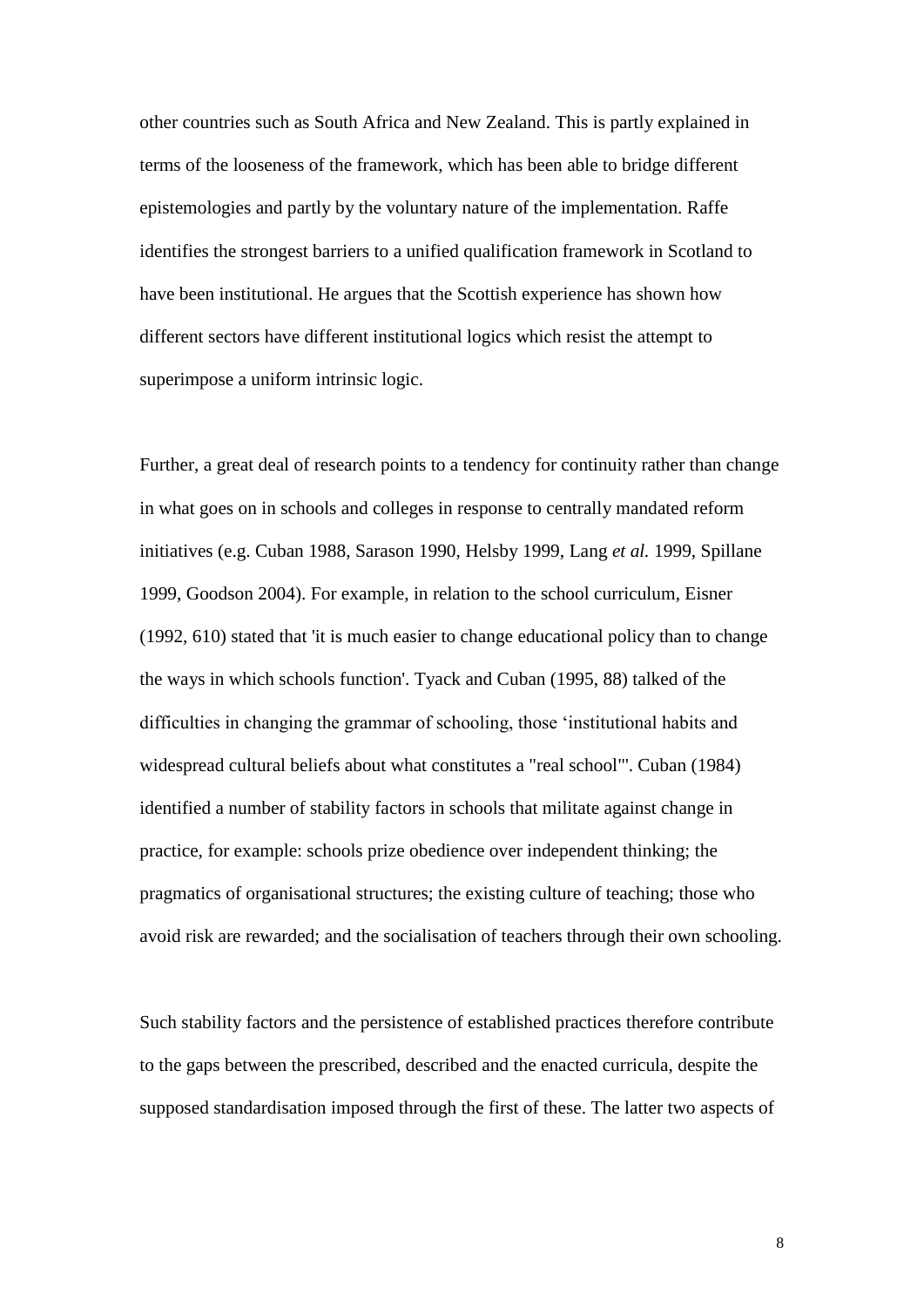the curriculum might show some modifications, but change has been assimilated into the existing subject and organisational culture.

The research thus suggests that attempts to provide a rational prescribed curriculum with equivalences across sites is not being achieved in the enacted curriculum, which raises questions about the presumed equivalence of learning and the opportunities for progression for students. Existing research also identifies a range of factors which influence and militate against diversity in curriculum-making. This is significant insofar as curriculum reforms can be absorbed into existing organisational and professional cultures rather than being a vehicle to transform them (Cuban 1998, Elmore 2004, Mueller and Hovde 2008). Thus, while in the prescribed curriculum there is a notional equivalence in terms of outcomes at a certain level of performance, in the enacted curriculum there can be a great deal of difference, which itself then raises questions about the formal equivalences established.

The factors affecting curriculum making in these settings can be identified at various levels, using a simple heuristic:

- contextual factors e.g. national policy, funding arrangements;
- organisational factors e.g. nature and size of institution and subject department, styles of management, level and type of resources, locus of decision-making, internal or external assessments;
- curriculum factors e.g. the ways in which the curriculum is prescribed, nature of the curriculum i.e. academic or vocational;
- micro-political factors e.g. collegial, hierarchical or individualistic, expectations of students and parents;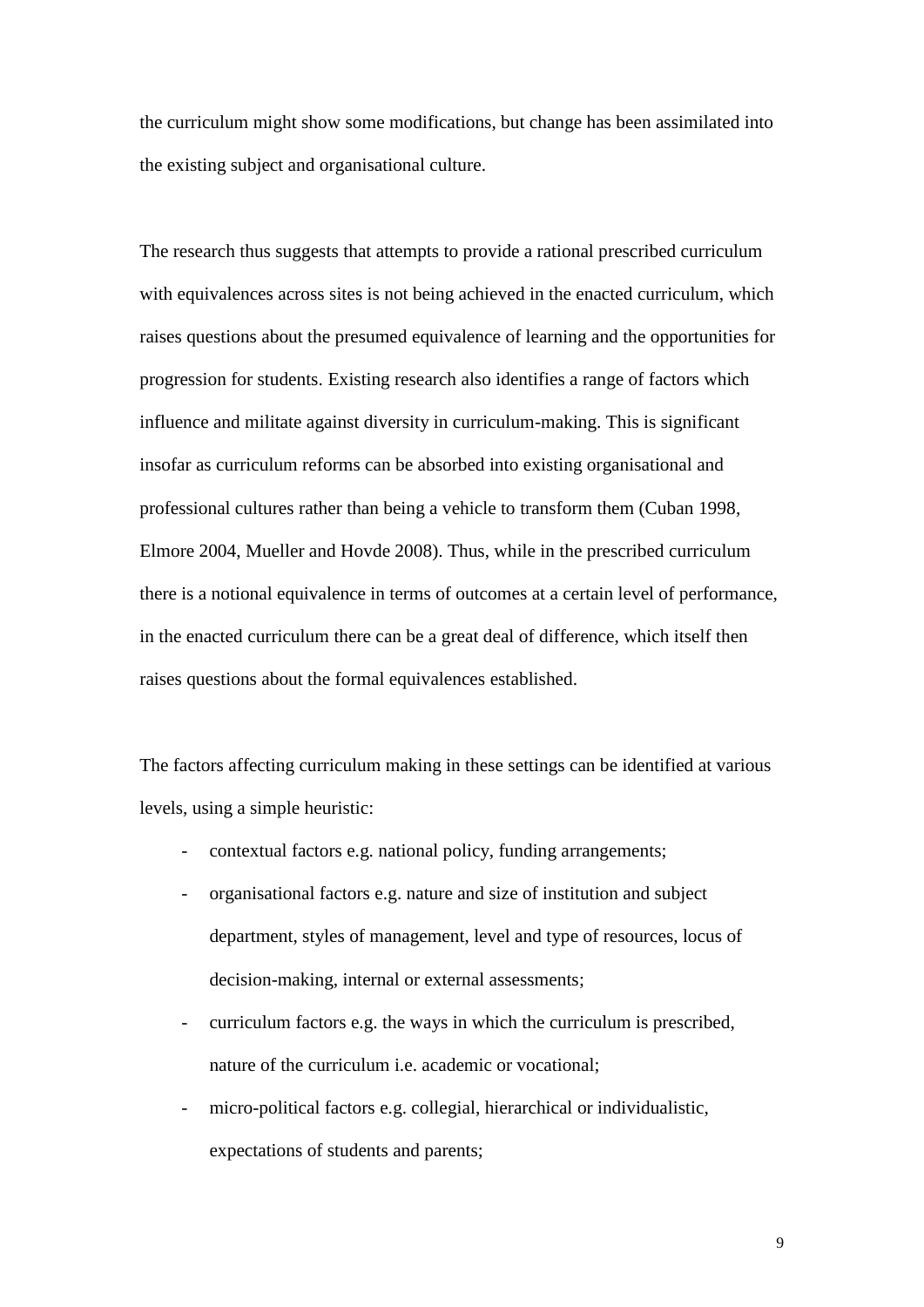- and individual factors e.g. professional formation and dispositions of lecturers and teachers, student backgrounds and prior experiences.

Thus, for instance, the availability of published textbooks and other resources, and teachers' existing frames of reference act to enable and constrain curriculum-making in certain ways. Bates (1989) stressed the importance of teachers' material, especially career interests, in determining how new initiatives are mediated. Doyle and Ponder (1977) suggested that teachers have a 'practicality ethic' which means new practices emerge when they are congruent with existing values, are instrumental and the benefits are perceived to outweigh the costs. Daniels (2001) refers to 'stuck' and 'moving' schools to contrast those in which teachers are less willing to take risks and those where this is not the case. It is argued that one factor affecting this is a contrast between a hierarchical and collaborative culture. While most of the existing studies focus on curriculum making in schools, these factors could also be relevant in curriculum-making in the college context also (James and Biesta 2007).

The data, upon which the remainder of this article draws, were generated in two associated sites, a secondary school and a college of further education in a medium sized town in Scotland. We have explored these issues in the context of the following three curriculum areas, drawing data from various SQA courses at Intermediate 2 (SCQF level 5) and Higher (SCQF level 6) levels.

- Hospitality: Practical cookery for the Hospitality Industry Intermediate 2, Pauline (Woodland Academy) and Professional Cookery –Intermediate 2, Malcolm (Riverside College)
- Life Sciences: Biology Intermediate 2, Donald and Debbie (Woodland Academy) and Biology Intermediate 2, Isabelle (Riverside College).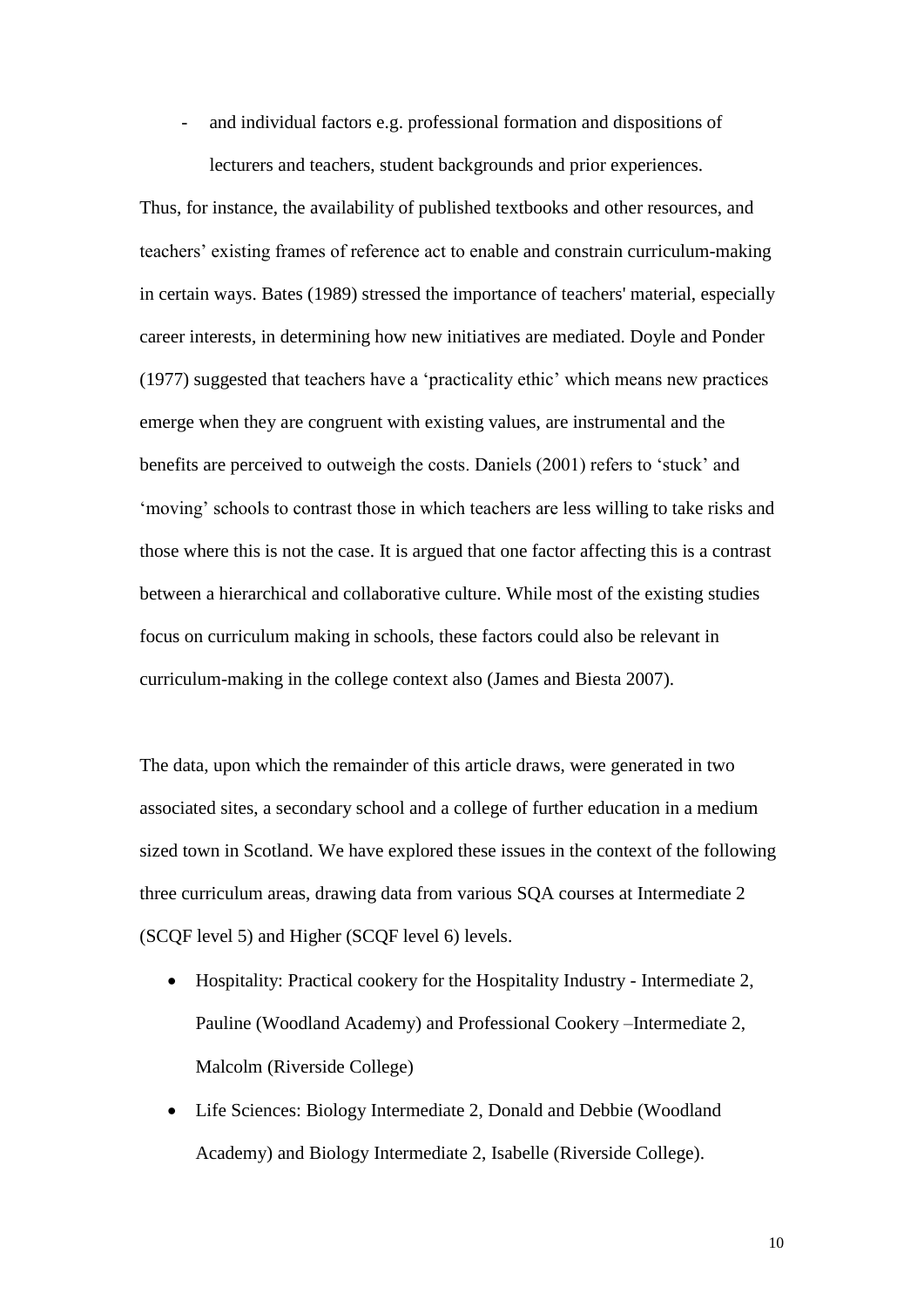Higher Technical Studies: Gerald (Woodland Academy) and Higher Mechatronics, Duncan (Riverside College).

These have been taken as telling cases. Within each site, units of the same SCQF level were matched and studied. Units within the individual curriculum areas had similar or identical learning outcomes specified in the prescribed curriculum. The students on each unit were all 16-18. This was to enable as close a comparison across organisational sites as possible. Data were derived from existing SQA unit descriptors, and cycles of classroom observations and interviews with staff and students on the selected units over the course of one term in the autumn of 2007. For each curriculum area, the teacher in the school and lecturer in the college was interviewed initially to obtain background information about their work experience and preferred approaches to teaching. These interviews were followed by two classroom observations then further interviews to explore the practices of those classes. A further two observations and a final interview with each teacher were then carried out. Observations were carried out in light of the teachers' own descriptions of their approach to the curriculum. The observations were guided by observation schedules derived from the teacher's descriptions of their approach to teaching and from the texts associated with the prescribed curriculum relating to individual classes. Observation notes were then written up and used to guide the subsequent interviews and focus groups. Interviews with the teachers then explored any critical incidences or apparent inconsistencies between the prescribed, described and enacted curriculum. Focus groups took place with a sample of students after each classroom observation to explore the students' perceptions of those classes and their own contributions to the enacted curriculum. Transcripts and observation notes were then subject to descriptive interpretation to produce detailed case studies and thematic analysis for cross site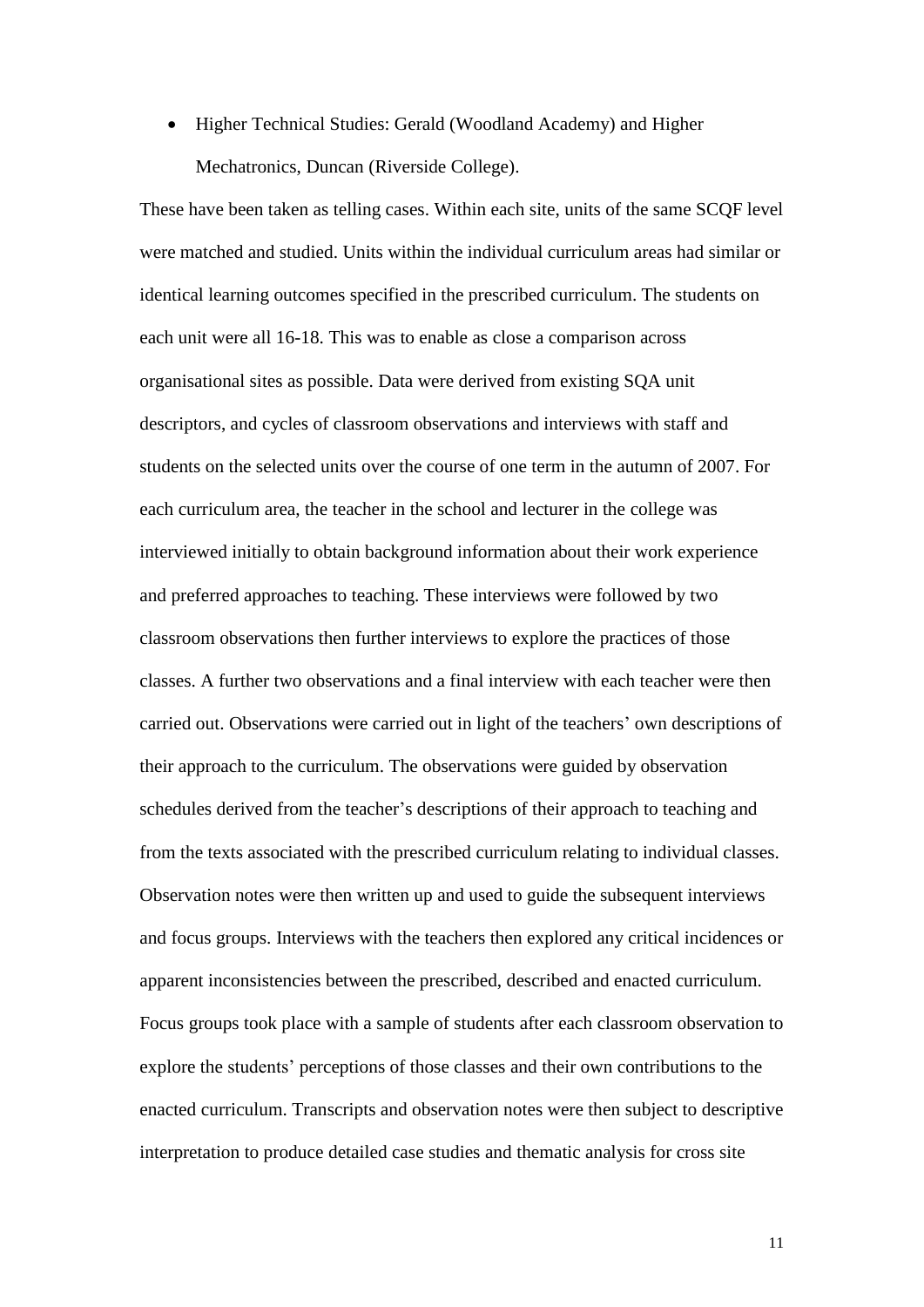comparison. Pseudonyms have been used for the school and college, and for individuals to protect the anonymity of respondents.

#### **Cultures of curriculum making**

Thematic analysis of the data indicates that two of the factors in the heuristic outlined above exhibit the greatest importance in helping to explain the processes of curriculum making for teachers/lecturers and students in those sites: these are individual and organisational factors. This is not to deny other factors that influence translations from the prescribed to the enacted curriculum. However, within the context of this article we want to focus on those that have emerged as most important for the participants. The following sections therefore provide analysis of each case study in respect of the individual and organisational factors influencing curriculum making.

## *Hospitality*

#### *Individual factors*

Pauline went from school to university then back into school as a teacher. She had been teaching at the school for eight years, and this was her only school. Her mother was a head teacher of a primary school. 'I vowed I would never be a teacher… the thought of secondary scared the living daylights out of me' (Pauline). However, after two weeks on a school placement while doing her undergraduate degree, she 'just got such a buzz out of it, such buzz'. Her lack of commercial experience and external connections was reflected in a lack of awareness of how things are developed at SQA. Pauline tended to follow the sessions as laid down in her materials, although with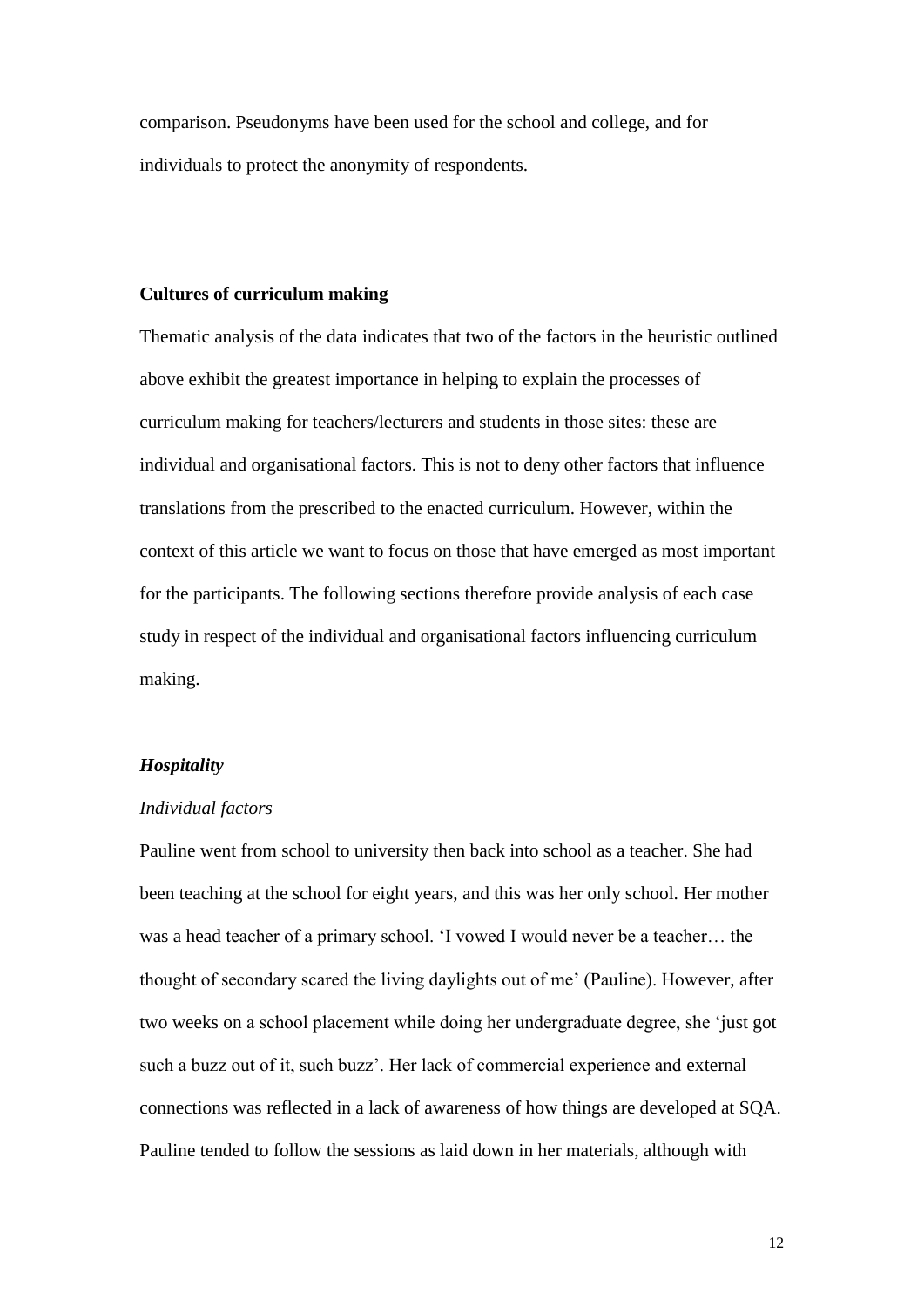occasional deviations. She could be said to have a strong subject focus in her teaching, with the purpose of getting students through their assessment. Any wider curriculum purpose beyond subject coverage in the direction of the hospitality industry appeared to be limited, despite the taught unit being focused on skills for that industry.

Pauline followed the learning outcomes as prescribed – they were displayed on a computer screen at the front of each class observed - although with creative flourishes. She was however critical of the types of meals that were specified as necessary for assessment. She felt the assessed meal reflected individual dishes put together for the purpose of demonstrating assessment criteria rather than combinations of dishes that worked well together. She brought an enthusiasm about food and a professionalism based on taste and design to her teaching. She was very loyal to her colleagues and proud of their department and what they could offer to the students. She was also very concerned about how the decisions of the senior management team around funding and availability of a range of different units and qualifications would impact on some of the students' progression routes into hospitality and care-related occupations.

By contrast, Malcolm's experience as a chef and his contacts in the hospitality industry meant that he had a very clear sense that he was preparing students for the occupation. This curriculum purpose resulted in Malcolm introducing elements into his teaching that enhanced the prescribed curriculum specifically around preparing students for the industry. Malcolm had a clear view of the different aspects to hospitality that need to be learned – 'the food-side… the customer-side… the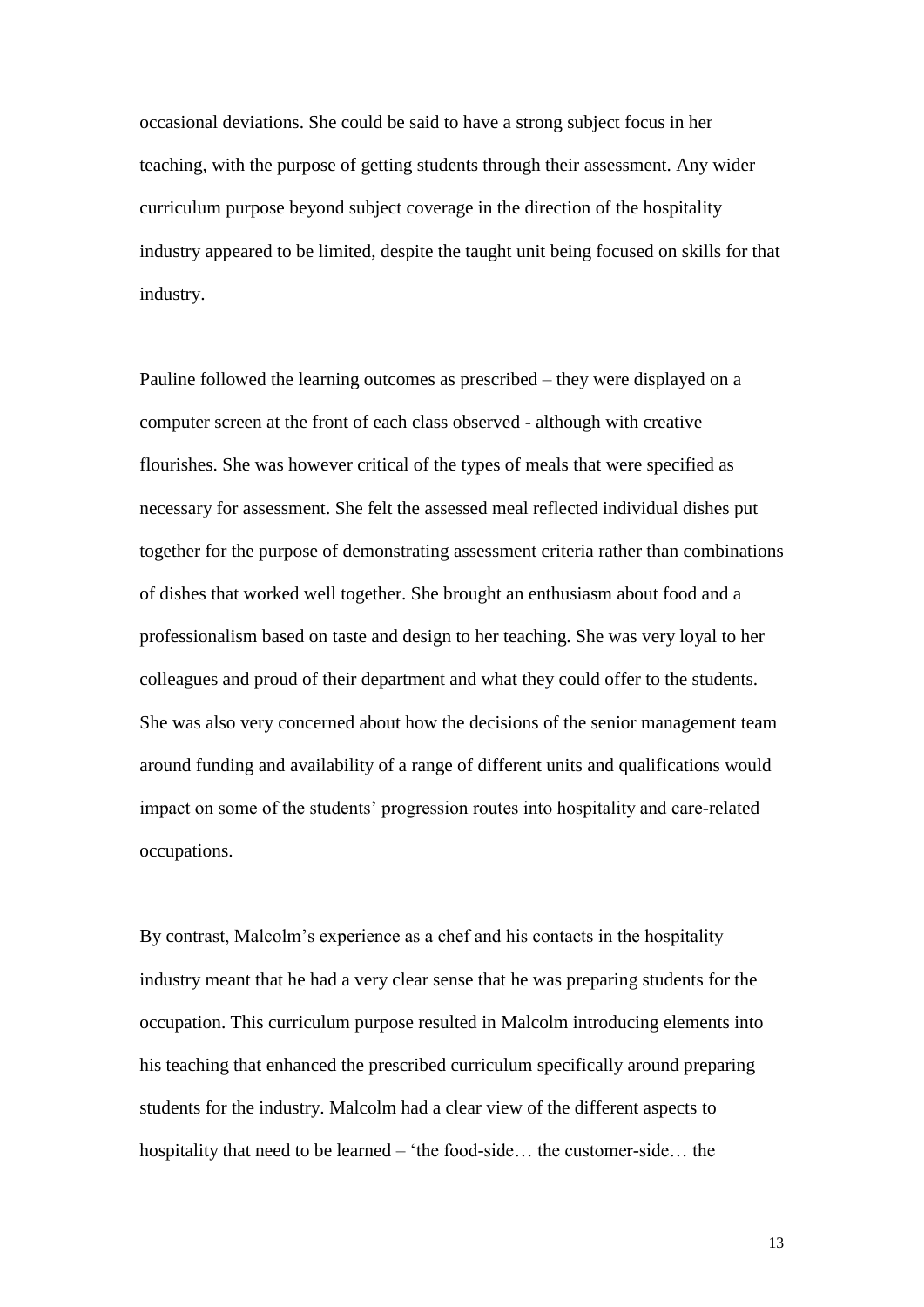hygiene-side… the safety-side'. The practical focus to the curriculum was valued by the students. Malcolm tried to develop their understanding of the theory aspects of the course by drawing upon the practical, but this was not unproblematic. It was a 'curriculum for the industry' (Malcolm). He saw theory and practice as going handin-hand, although there seemed to be some tension between this and the differentiation between the kitchen (practical) and classroom (theoretical) sessions.

Malcolm recognised the importance of contacts in the industry for students to obtain work and encouraged this through inviting external contributions to the course, taking students on external visits to hospitality venues and encouraging students to have parttime work in the area. He was clear about the orientation as an occupationally oriented course aiming towards a 'professional cooking exam'. Interestingly, given the position of the hospitality teaching in the Home Economics department of the school, Malcolm explicitly differentiated 'professional hospitality' from 'home economics'. Malcolm identified the staff in schools as not having the relevant experience to provide the professional focus. He contrasted himself as 'tutor' with a 'teacher'.

Malcolm's personal commitment to hospitality was evidenced by the way he promoted it to potential students – 'I really gonna sell hospitality', 'I have a passion about it'. He talked in enthusiastic terms of teaching – 'I still enjoy it. I love it'. He bought books about cookery and brought them into the college for students to use. He also recognised the intensity for students – 'they're having to learn new things every second they come in'.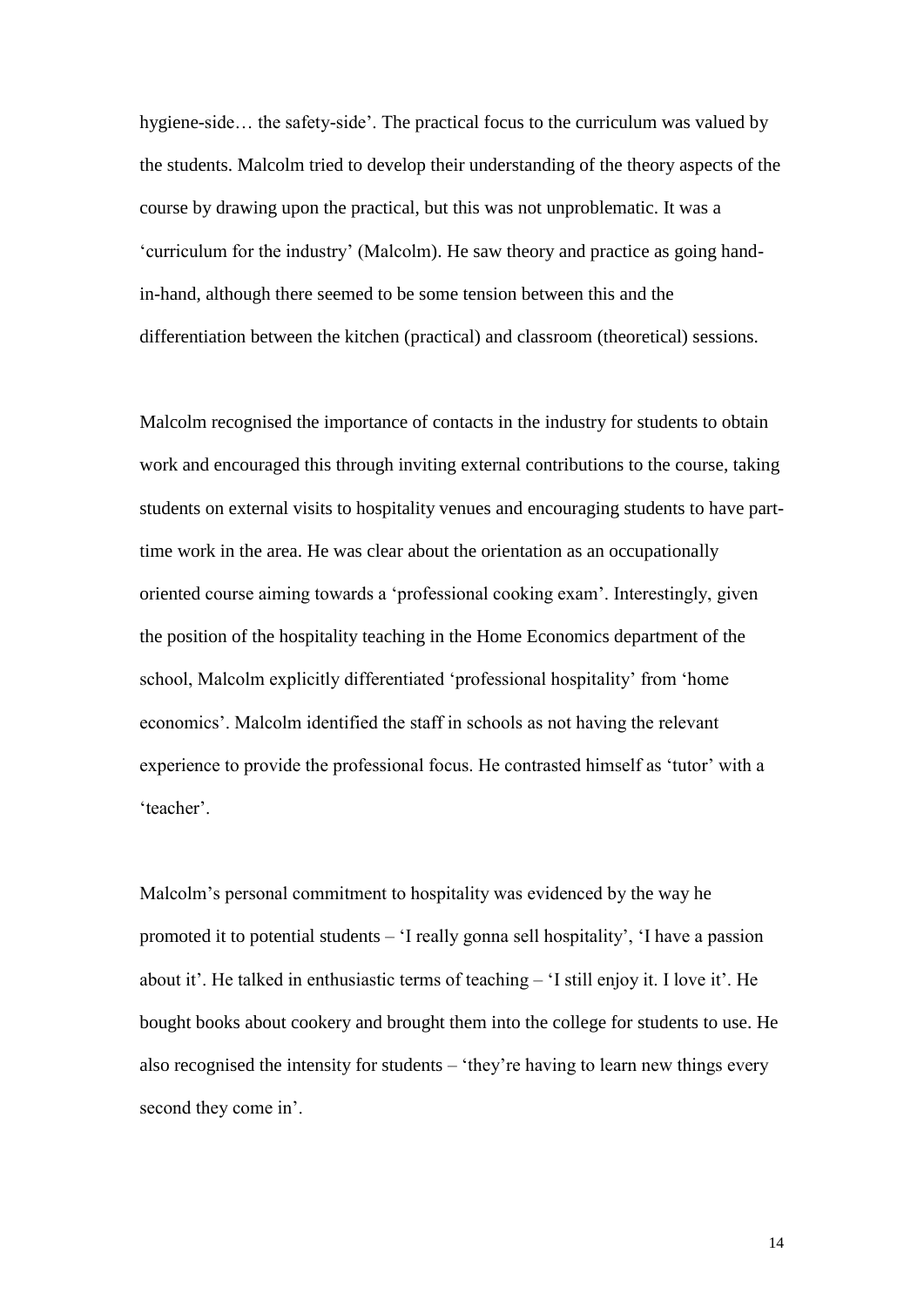Malcolm also saw himself as treating the students as adults, giving them more autonomy. In the class he liked to negotiate rules and expectations with students. However, the views from the students were more mixed. Most identified their engagement with Malcolm as different from school, but not always as clearly as Malcolm himself saw it. This points to the importance of the students as actors in the curriculum-making process.

The college students often had prior experiences of working in hospitality and a clear desire that this was their career direction. The role of other members of their families in working in hospitality also seemed significant in terms of the reproduction of occupational aspirations. A number of students also aspired to join the armed forces and saw hospitality as an occupation to follow therein. This raised interesting potential tensions between Malcolm's understanding of hospitality in relation to commercial restaurants and the students' aspiration to learn catering for the armed services.

Some of the college students expressed themselves as having bad school experiences. This reflects a tradition in colleges of offering educational opportunities to students who do not do well in school. Contrasting their experience of college with school was common. At school 'just loads of information chucked at you, and you're meant to learn it' (N). N saw the teaching in college as being treated more like an adult – 'in a way its up to you whether you want to learn or not, rather than being told you have to learn it'. The culture of the class was less focused on explicit discipline than school, although the practical discipline of the kitchen was also apparent. Some students liked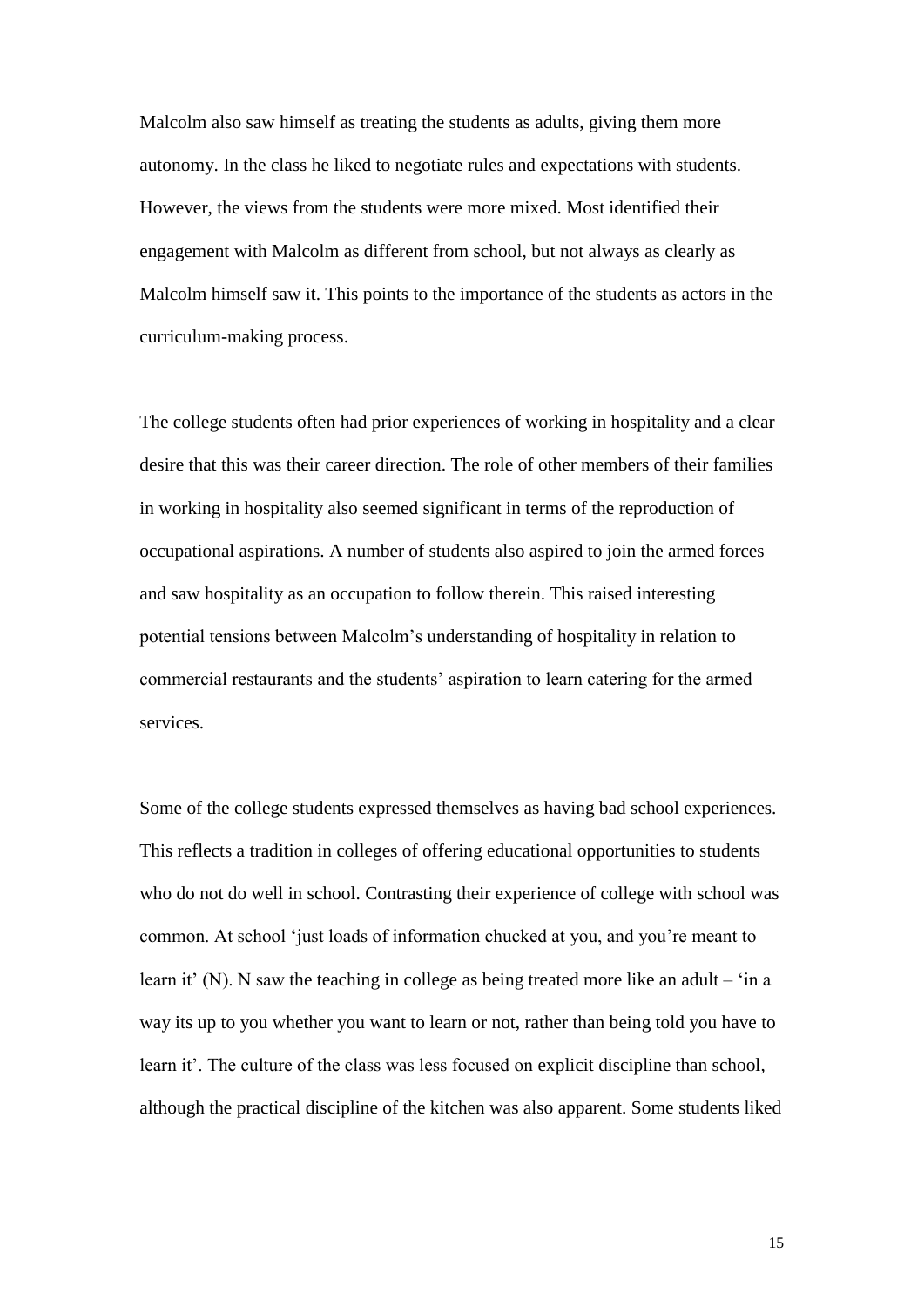help from staff but not in the way it was provided in school. Other students liked to try things out for themselves.

By contrast, the school students were very different in terms of background and aspirations. Like the students in college, some students had connections into the occupation. However, all these students aspired to go to university rather than into the workplace. For some students in the group, studying cookery was seen as relatively easy by contrast with other more academic subjects; 'it's a bit different… it breaks up the day a bit, than sitting in the classroom'.

The background and aspirations of the students from the school and the college appear to match their teachers/lecturers' backgrounds in at least some respects. Malcolm had left school early having had a rather unsatisfactory experience at school. He went into the industry and learnt the trade from his professional practice and training. Pauline stayed on at school and then went on to university to do an occupationally orientated degree before specialising in teaching. Malcolm's focus in his teaching is on preparing the students for the industry and sharing his passion for food and his broader ethos on life. Pauline's focus is on the food and the artistic aspects of food preparation and appreciation. The students studying hospitality at school have not been rejected by the school, nor have they rejected it. The students at the college have all rejected or been rejected by the schools they attended and are looking for something different. Many are still exploring their interests. The prescribed curriculum is really not very different on paper, but the college environment in terms of spaces, artefacts, rules and interactions are significantly different from their perspective.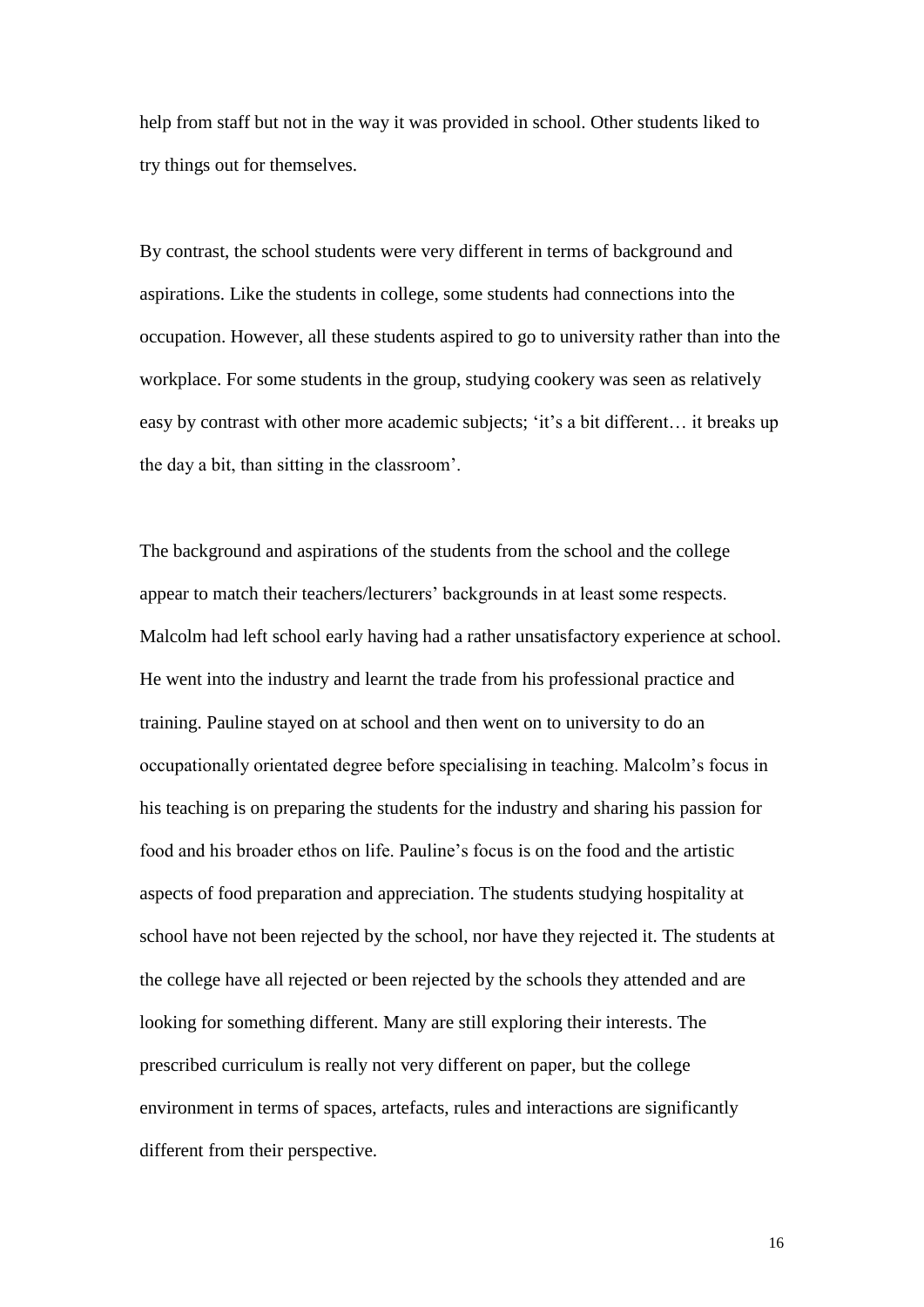The occupational orientation of the college enacted curriculum can be contrasted with that in the school, reflecting wider institutional culture as well as the differing backgrounds and aspirations of both staff and students. However, in one respect, there is also a great similarity for students. All students positively contrasted learning in the kitchen environment with more conventional classrooms. So, while their study of Hospitality did not always arise from direct interest in the subject, nor in moving into the occupation, the students at school, like those at college, valued its more practical nature. In other words, it was the participative form of learning that engaged them more than the acquiring of knowledge.

# *Organisational factors*

Organisational factors that influenced curriculum-making in these cases included the nature and size of the institution and subject departments, styles of management, level and type of resources, the organisation of space and time, and the locus of decisionmaking. The Hospitality department in the college had a large staff base with a variety of expertise across the industry to draw upon. They also worked closely with staff in other subjects – e.g. Enterprise and Social Studies - to pool resources and provide cross-curricular projects. They also had themed nights in the restaurant where the students invited the Drama and Language students to help with entertainment.

The Hospitality department in the school mainly consisted of part-time female staff with little or no direct experience of the industry. They did have other experience and expertise to draw on, but this contributed to a distinctly female and more domestic feel to the way the curriculum was enacted. There was a high degree of loyalty and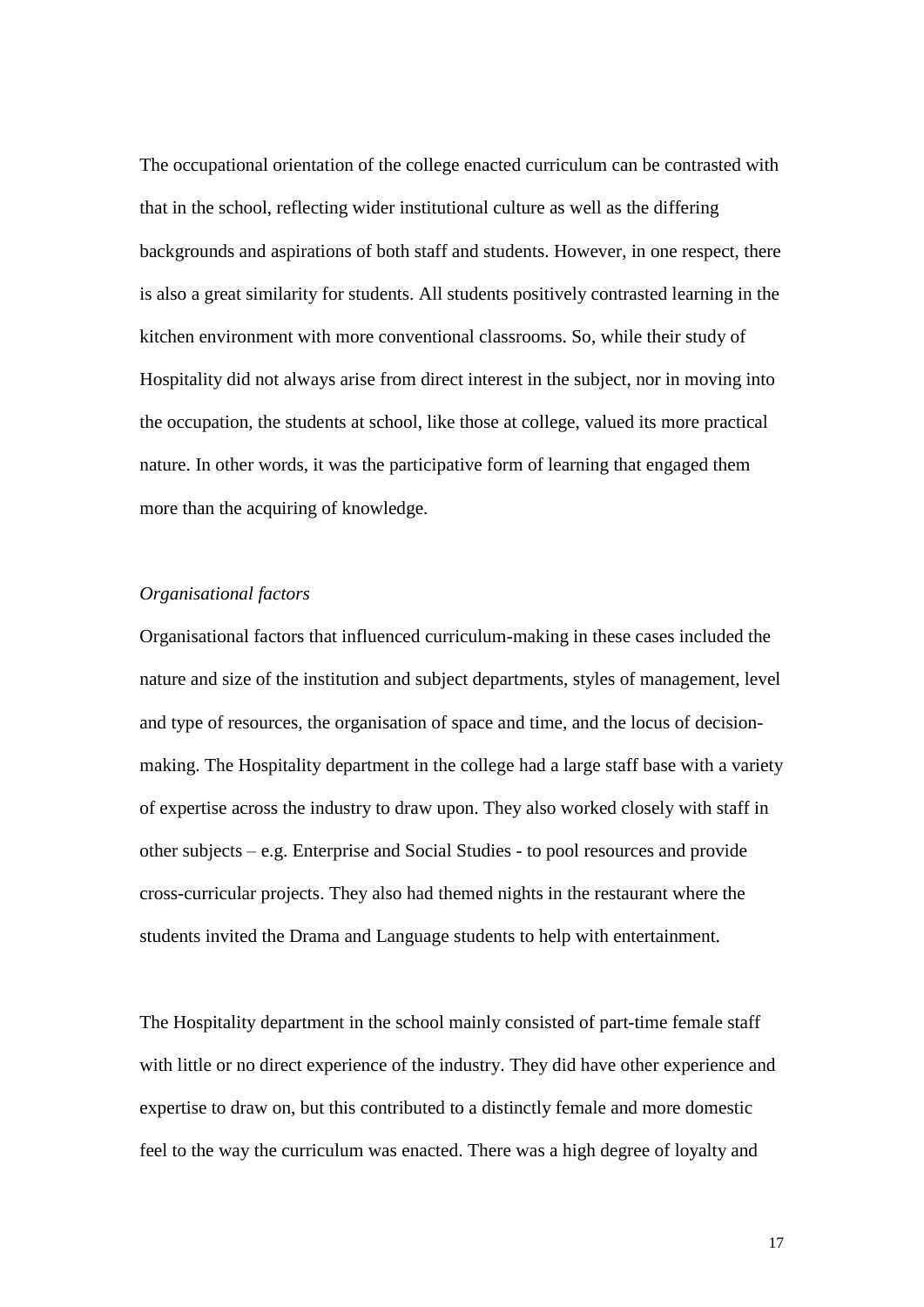cooperative working between the members of the department, but less cross-curricular working.

In the school, the timetabling had an impact on size of class, which impacted upon the type and level of interactions between the teacher and students. The class size for the researched unit was originally eight but had dropped to four because of timetabling issues. Pauline identified the individual attention she was able to give the students as advantageous, because 'their skills come on much, much quicker, much and much better… much more chilled out'. Double sessions were identified also as advantageous over single sessions in order to address the compression of activities by the timetable. There was only a limited possibility of obtaining these highly prized timetable slots.

Timetabling was also an important influence in the college. Malcolm contrasted the three hour sessions in college with the shorter sessions in schools. Working in a timely manner is important in professional cookery, and the sense of needing to work within the limits of the timetable was enhanced by the requirement to prepare food for the restaurant. The organisation of space was also significant. In contrast with the school's kitchen, which was set up like a number of domestic kitchens and students cooked on a domestic scale, in the college, the kitchens were similar to those to be experienced in the workplace. The suite of rooms with two kitchens and a classroom with good equipment supported the curriculum well and Malcolm used a wide range of media. The fact the students were given professional clothes, knives and a cookery book suggests good resourcing of this area. The college students also received a bursary, whereas the school students had to pay for their ingredients and provide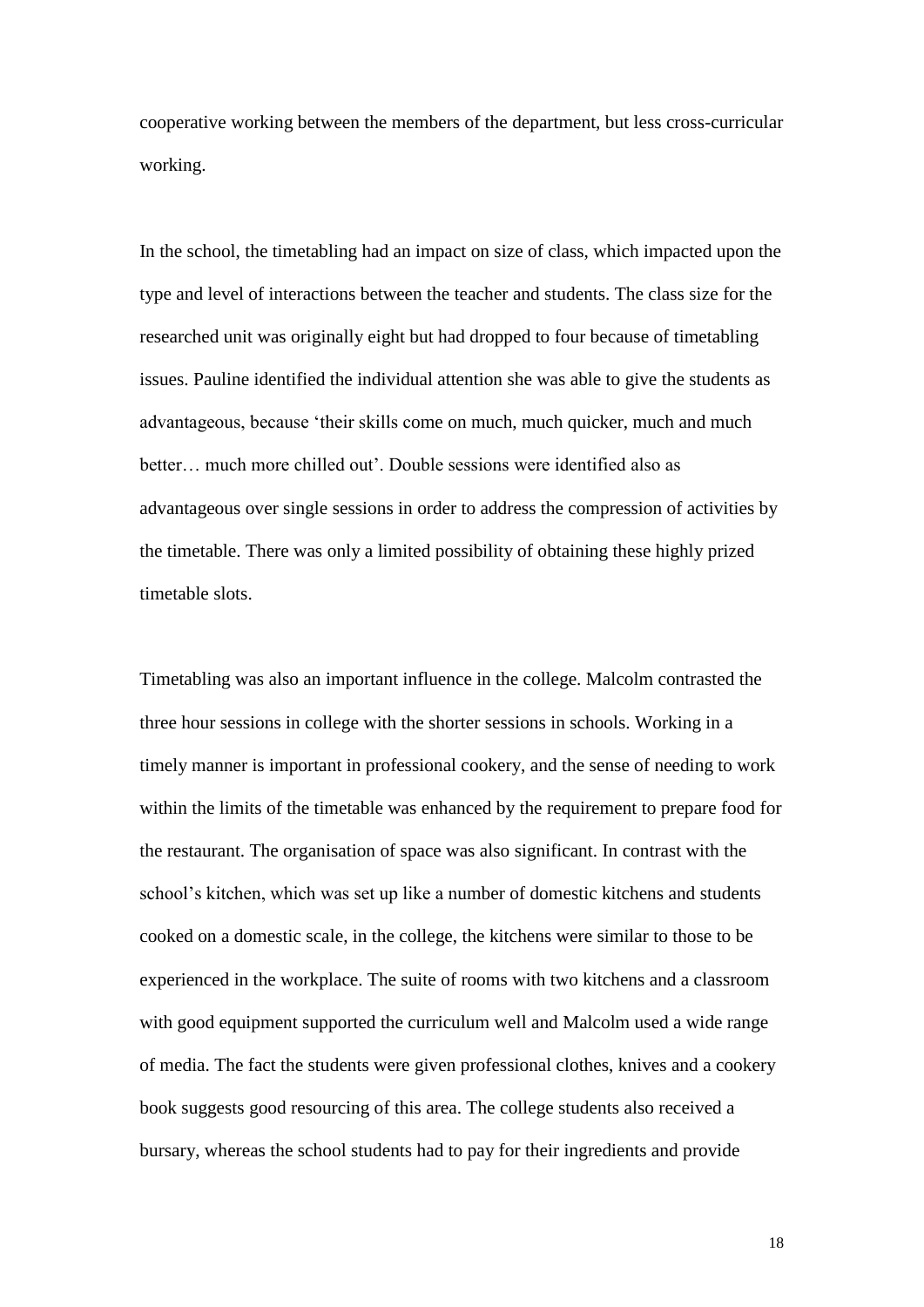containers and dishes. Staff-student ratios were good at roughly 9-1 (the limit is 14), but this was partly governed by Health and Safety legislation.

# *Life Sciences*

## *Individual factors*

The unit in the school was taught by two teachers during the course of the observations. The first teacher Donald, the permanent biology teacher, who had a motorbike accident in October was replaced by Debbie a supply teacher, who took the class up to Christmas.

Donald thought teaching was amongst the three worst jobs that anyone could do. He did his degree in human biology then a post graduate course in Bio-technology. He was attracted to teaching because of the career structure and the security: 'you've got a qualification in something you become a teacher. So that's always quite handy cause it's you know what you gonna do'. He quite liked the demonstrating he did as a postgraduate student, which is what gave him the idea of going into teaching.

He described his approach to teaching as relaxed, although he remarked that he likes to set out the boundaries in terms of discipline early on so that the students know exactly what he expects of them. He explained how the change in senior management and the general disciplinary procedures have helped to create a better environment in the school for teaching and learning. For Donald, teaching was a performance.

Donald: 'it's an act, it's a show. ….I think that if it's enjoyable that you learn more'.

Interviewer: 'So how do you do that…'?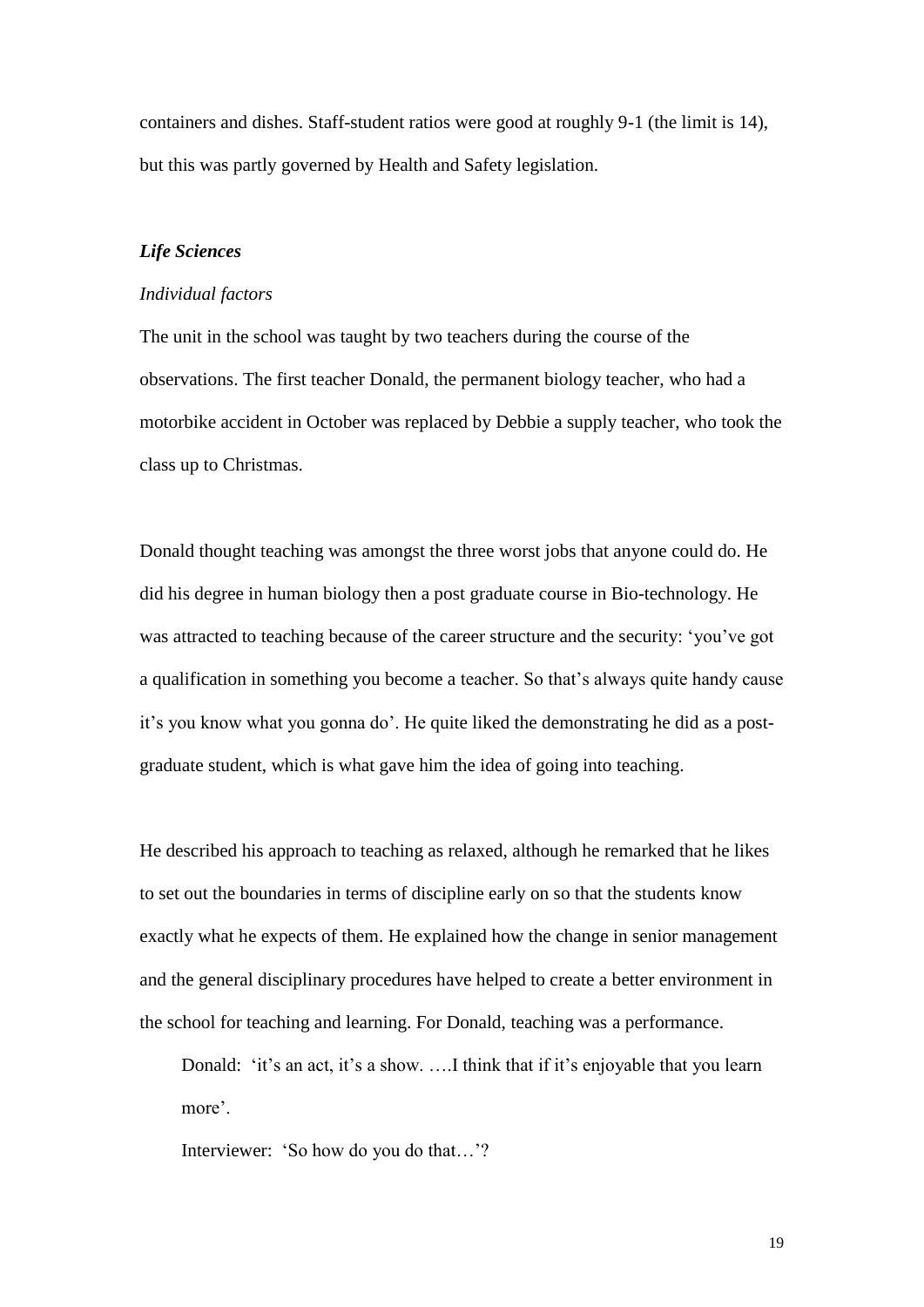Donald: 'I don't know, I ..dance…oh I don't know, do silly voices, sing…' In terms of the course content, 'it comes in sheets. You know, every topic is in work sheets' (Donald). His performances were designed to make the whole experience more enjoyable and help the students remember the content. He took the SQA arrangements documents and used them to write booklets with all the relevant information and little exercises for students to do. He also used the past exam papers as he thought that it is difficult to know everything they may be tested on from the arrangement documents. He was trying to make the new course as short and concise as possible. This was partly in response to students' perceived lack of motivation. This seemed to result in what he called a 'lead from the front approach'. This was significant in terms of his approach to teaching. He stated that the students at this level don't actually like doing practicals - although the students were not of the same opinion on this issue. He was very careful that they learnt the specific terms for the content they were covering. As he went through the PowerPoint presentations, the students filled in the correct answers in their booklets.

The supply teacher, Debbie, had a very different background.

'I used to be a Agricultural Biologist….and I had my kids and then I did some voluntary work in schools and then some err special educational needs stuff in playgroups and primary, and then up here (to secondary) as an Auxiliary and then changed (trained to be a teacher)'.

While she worked in the industry she did research and development both in the laboratory and out in the field. She had a very different educational and training route into teaching. When she left school she got a job and then studied towards some vocational qualifications before gaining a degree in life sciences. By contrast with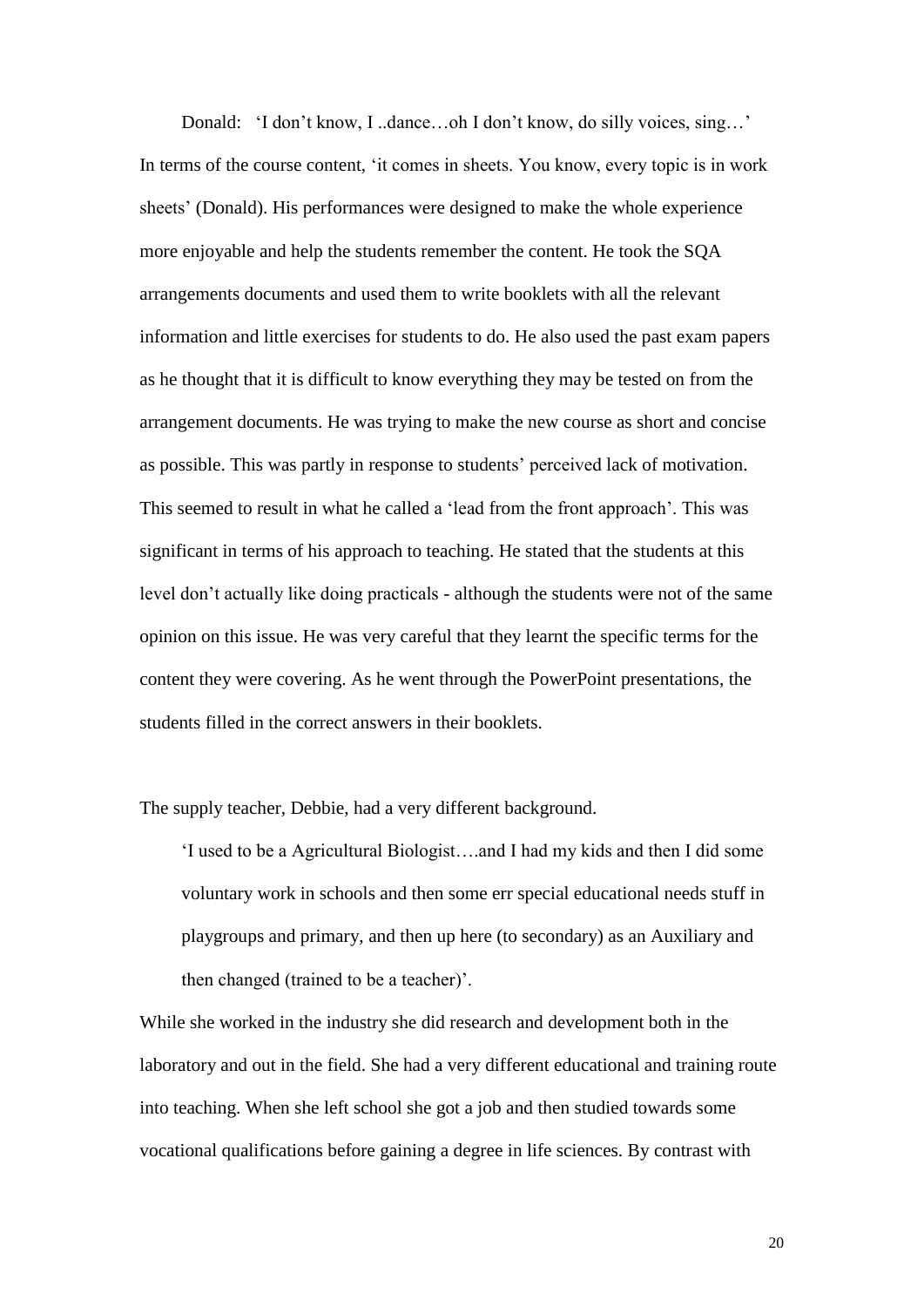Donald, she considered Biology to be a practice-based subject but accepted that there were other ways of viewing it. This contrasting view of the nature of the subject, linked to her background, was significant in terms of her approach to teaching. Her route into teaching through vocational education and via an occupational career, which included both practice and research, was also significant in that she emphasised the various routes that students could take without dismissing those who were not looking to go to university as 'lacking motivation'.

The first class observed with Debbie was a practical lesson carried out in groups. Each group had an instruction sheet. She started by getting them thinking about what they were going to do and how. She had a maths problem on the board which also related to the theme of the practical. As the experiment progressed she constantly asked them questions, reminding them to think about why they were doing what they were doing. She did not give the answers but left them thinking about it and trying to work it out in their groups. Debbie explained that she got the idea for this class from the internet and chose it specifically because it was an experiment that they could do at home, as it did not need any specialist equipment. This illustrates how she connected other spaces with the classroom in a way that extended the prescribed curriculum beyond the immediate physical location of the classroom and its artefacts of teaching, learning and biology.

At the end of the lesson there was an informal chat as they waited for the bell to go. The students learnt that she had a son at university and that he commuted from home. She told them that there are various routes to university and they did not have to go straight there. One girl from the focus group said that her brother was in Iraq getting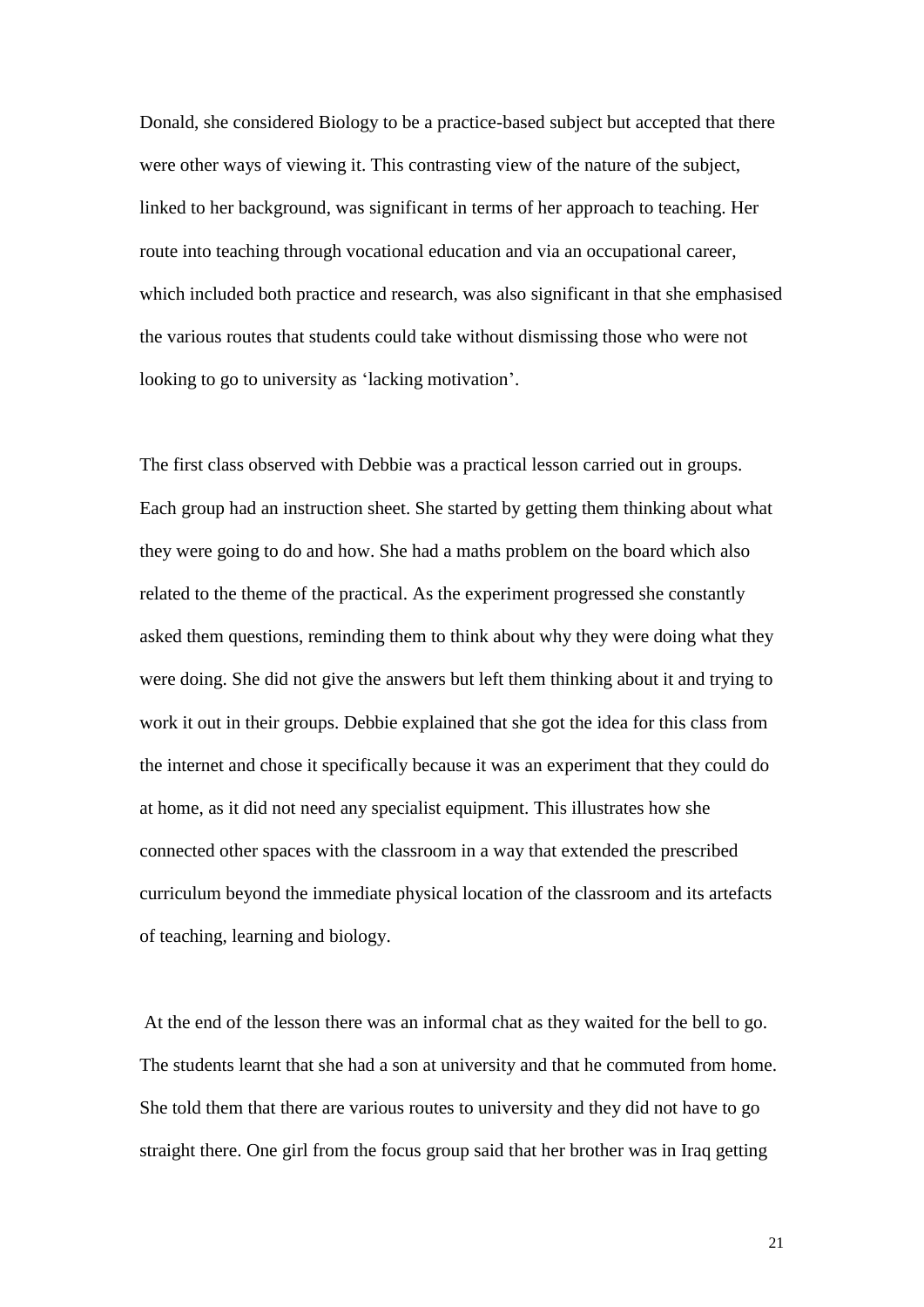shot at and that she was going to join the army too, as all her family are in the forces. Debbie's response was simply to remark that she could do other things if she wanted.

In the college, the unit is taught by Isabelle who was a full time member of staff teaching both biology and chemistry in the science department. Isabelle had been working at Riverside College for 15 years:

'I love teaching. I love being in front of classes. I love teaching adults. I love seeing people come in with very little confidence, people that hated science at school, and all of a sudden they go, 'This is not so bad. This is ok! I can do this, I can achieve it!' I love seeing people go off to university and then, sometimes meeting them years later and they go, 'You know, I'd never had done that if I hadn't come to the college.'

She had started part time and gradually gained more hours, only recently going full time.

Isabelle did her degree specialising in biochemistry. She then went on to work in hospital laboratories for several years before starting a family. She stopped working for a while after her second child. When she was ready to go back to work, she did not want to go back in too the laboratories which 'had become very automated and boring'. She therefore applied for a part time lecturing post at Riverside College.

She was friendly but brisk and appeared to be very efficient in all she did. Isabelle's approach to teaching was very eclectic as she liked to use lots of different sorts of activities. Most of them were content centred. She liked to try lots of different ways to help them learn the content through stories, anecdotes, mind maps, role play and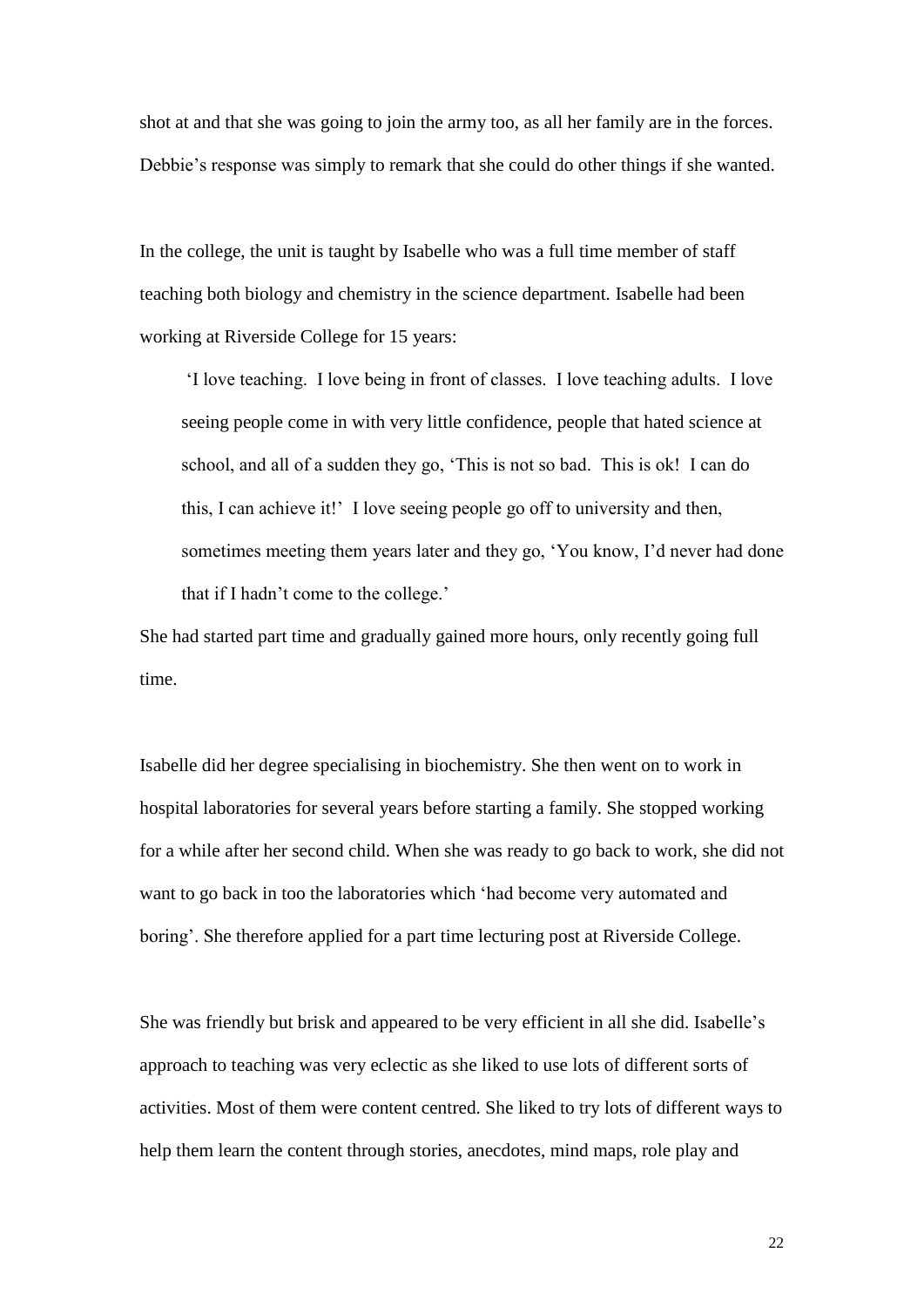practical activities in the laboratory. It seemed that all the members of staff in the department worked closely together in the sense that they share teaching materials and ideas for learning activities.

Isabelle described her approach to teaching as very relaxed. She said that she encourages the students to stop her and ask questions if they are unclear about something. She thinks up activities to help the students when she gauges that they have not quite understood. She contrasted her own teaching to her experience of being a school student: 'the teacher just talked at you and you had to get on with it, whereas now teachers have to be much more aware of how people learn and try and use different strategies'. These included giving the students plenty of practice of doing the assessments and past papers. Isabelle combined a content driven approach with lots of different kinds of practical activities aimed at helping the students to learn the content, while also facilitating a 'learning to do' science. All three teachers in this subject therefore have slightly different approaches to the subject and to teaching, which seems to relate to their previous experience of studying and/or working with in the subject/occupational area.

The college students were mainly there for a specific career purpose - they wanted to become nurses, care workers or social workers and were doing this course as part of a wider programme of training. The few that were not sure what they wanted to do were the younger ones that had come straight from school. The school students were very mixed in terms of their motivations and expectations of doing the course. The one boy wanted to go on to do a sport related job and saw the course as being very relevant. He hoped to be going to college the following year. One girl was competing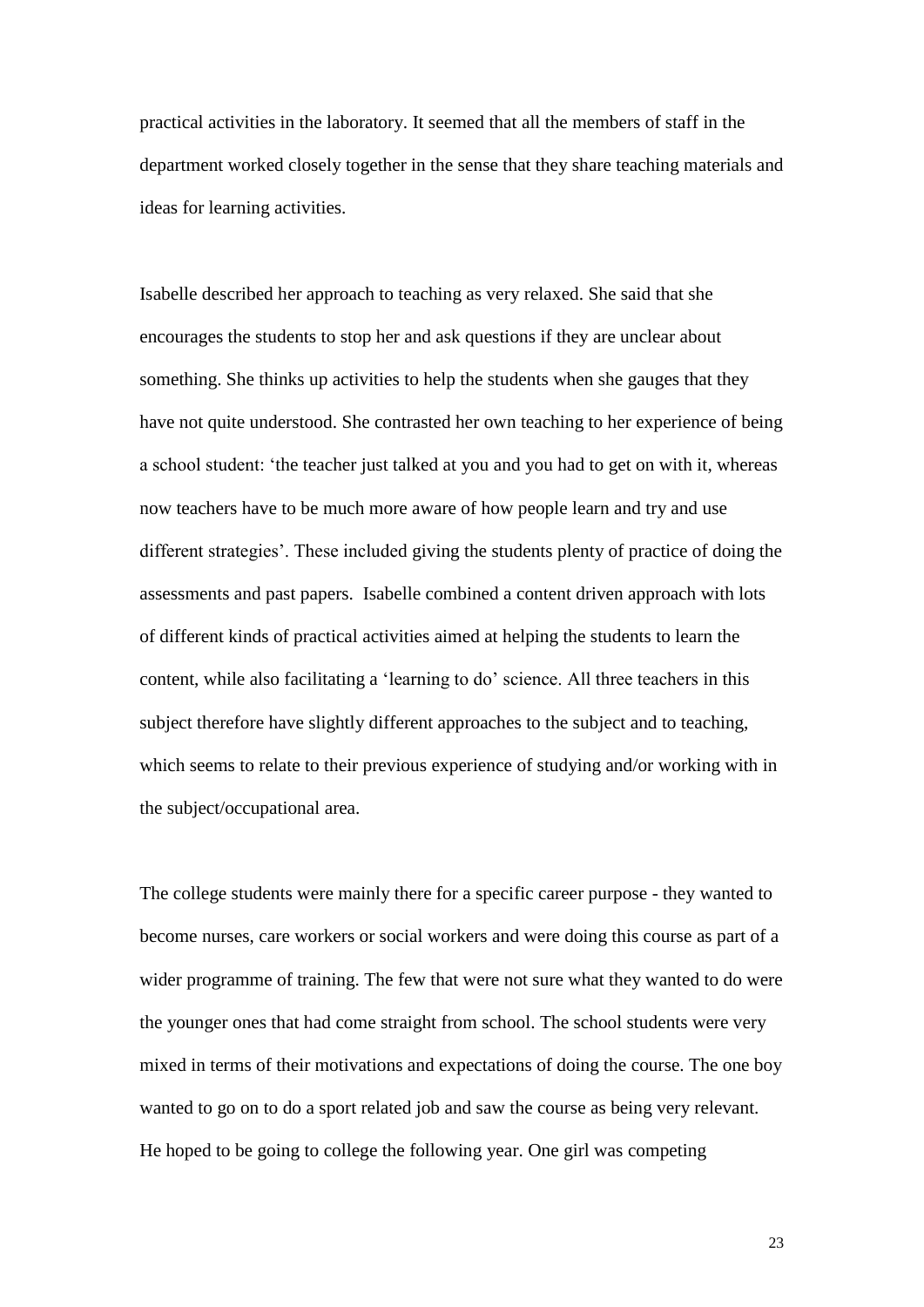nationally in dance competitions and saw the relevance in terms of her own career in this direction. The other girls were less sure what they wanted to do; one wanted to do something to do with child care and another wanted to join the army. There were also a number of students who were rather lost and unsure in terms of the direction they would be going in.

The college and school students in this curriculum area were similar in the sense of there being a mix of students who were highly motivated and those who were rather unsure what they wanted to go on to do, and hence unsure how relevant biology might be to their future routes of progression. The approaches and strategies that the teachers implemented in the face of this diverse group were distinct and related firstly, to their view of the subject in terms of its practical or knowledge based nature; secondly, to their assumptions about the student body; and thirdly, to their ideas on how students learn.

## *Organisational factors*

Behaviour and discipline were central concerns in the school. Both the teachers from the school talked quite a lot about the new Headteacher and how discipline was improving. There was a feeling that control had been taken back and senior management was very hands on in this respect. Both teachers also talked about particular strategies that had been implemented in relation to improving discipline on a school wide basis, but also strategies for maintaining order and discipline within the classroom to facilitate the teaching and learning environment. The more formally implemented quality assurance mechanisms from senior management reportedly helped uphold standards of discipline in the classroom and encouraged the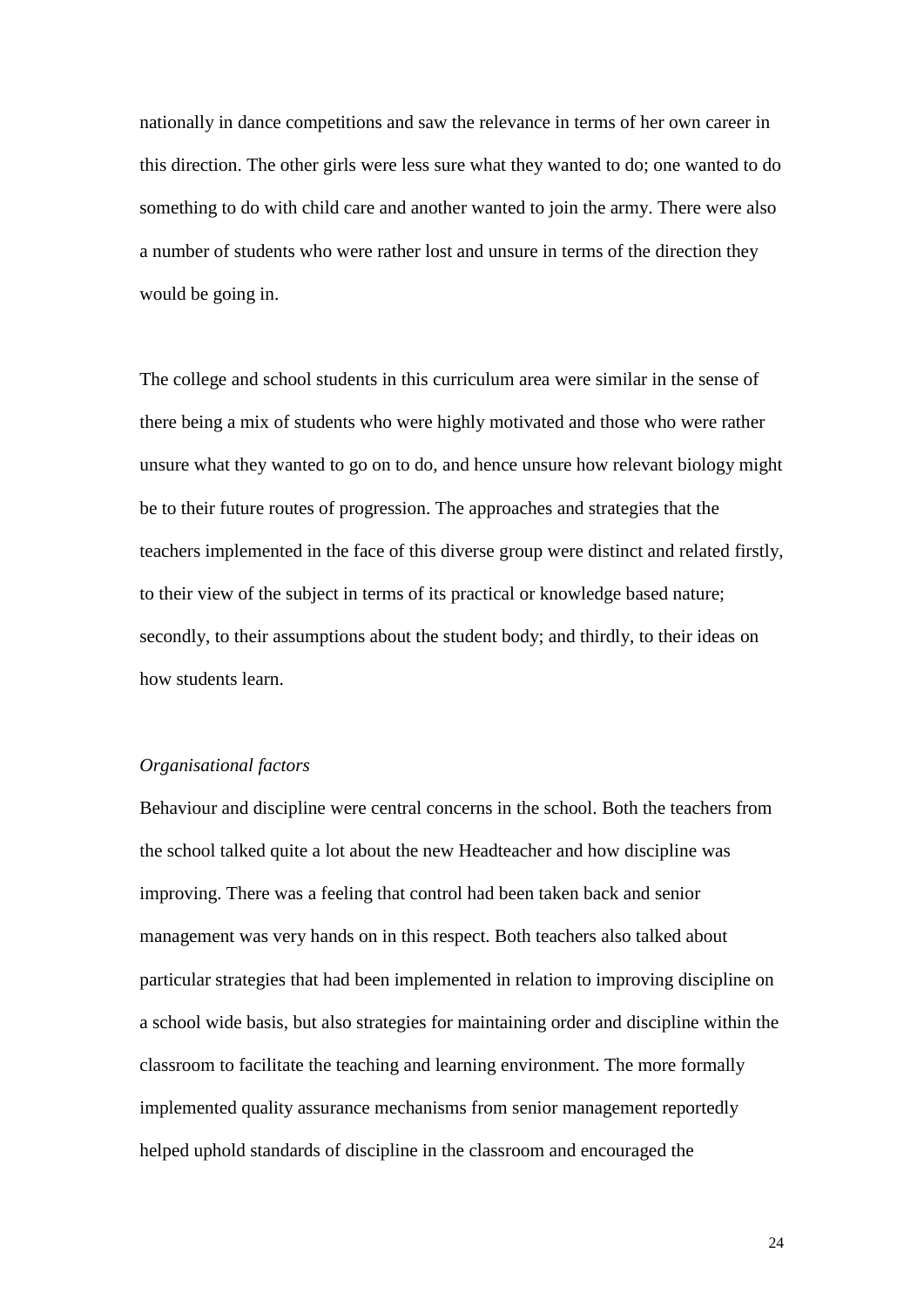implementation of policy initiatives. However, the less formal visibility of senior management around the school and entering classrooms was also noted for its effects on discipline and hence processes of curriculum making.

In the college the teacher talked about the importance of differentiating the learning experience from that of the school as many of the students had had very negative experiences at school. Isabelle also identified the size of class as being crucial. The priority of this teacher was finding ways to motivate the students so that they would stay on. Retention was therefore a major organisational issue. By contrast, in the school attainment was a far more important factor. Students were encouraged to do five Highers and those who did not want to take this route were dissuaded from returning to the school for further study.

The teaching and learning spaces in the college and the school were once again very different. The school building was new and very modern and considered to be well equipped in comparison to other schools in the area. The science department in the college had also been recently refurbished and was considered to be modern and well equipped. However, the way the spaces were distributed and used was very different. In the school each teacher had their own classroom, which was equipped to perform as both a traditional classroom and a laboratory. There were several biology classrooms, but each one belonged to a particular teacher. This meant there was no specialisation in terms of how the space was used. By contrast, the college had three main teaching spaces which were shared by the students and the teachers. There was one room which was set up as a traditional classroom, another as a large modern laboratory and a very large classroom fitted out with IT equipment and tables in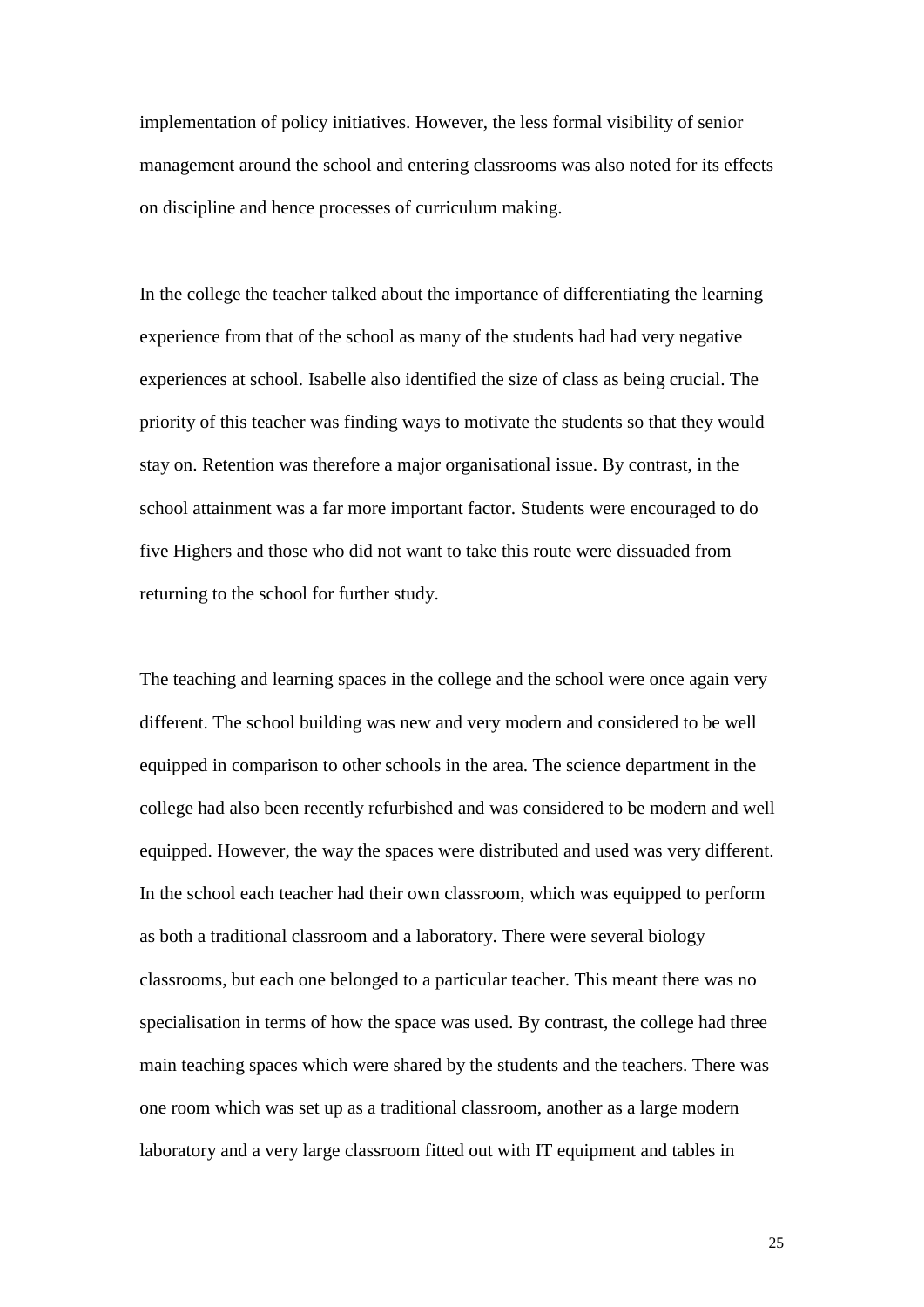groups to allow for a range of different layouts and types of group formations. The laboratory facility was modelled on an industrial laboratory and was quite distinct from the layout in the school. The distribution of space and who controlled it also impacted on the possibilities and types of professional dialogue that were enacted. In the college the lecturers all shared a small staff base where they kept all their teaching materials, swapped teaching ideas, chatted and drank coffee. In the school there was also a staff base but this was used in a different way given that each teacher also had their own classroom where they tended do more of their teaching preparation in isolation.

The college and school had a technician but the role of the technician in the college was very different from that in the school. In the school they were invisible during classes and only did very general technical tasks. In the college the technician prepared all the laboratories in advance of the teachers taking their groups into the space. She also helped the students with their experiments and contributed her industrial experience and practices to laboratory work. This was an important resource that impacted considerably on how the curriculum is enacted, enabling a much more practice based approach in the college. In the school, the teacher had to do all the preparation and supervision of any practical activities that occurred within the classroom.

# *Technical Studies*

# *Individual Factors*

The Higher Technology course in the school was taught by Gerald, who had a background in industry. After leaving school he did City and Guilds qualifications in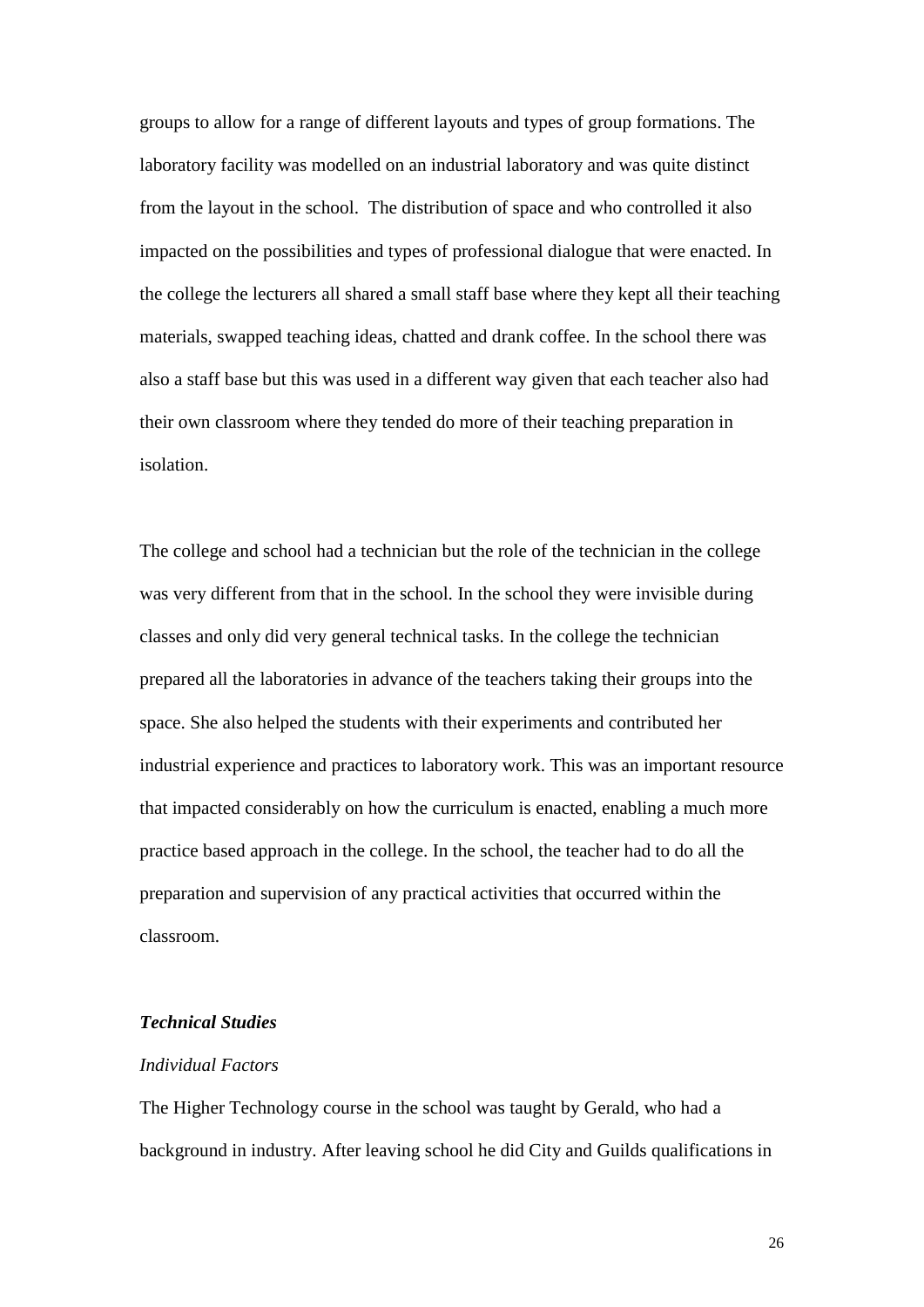motor mechanics before working for 12 years in a naval yard. Following this he completed a degree in engineering as a mature student and undertook a succession of local electronics/engineering related jobs. Following redundancy, he worked in England as a project manager, but this was short lived and he subsequently became redundant again. This uncertain set of experiences led him to return to Scotland, initially in youth work, then training as a teacher. At this point, he developed an interest in pedagogy, which has been subsequently developed in school. Gerald has worked at Woodland Academy since qualifying as a teacher, and while he has extensive life and career experience, he is comparatively new as a teacher, something he credits for his enthusiasm for his job. Part of this enthusiasm was evident in his extra-curricular activity running a football team. Gerald appeared to be a popular teacher who enjoyed good relationships with his classes.

Gerald espoused quite firm views about his teaching and students' learning, which appeared to be in some tension with the ways in which he was observed to teach. Decisions about practice are inevitably influenced by the practicalities of having to work within pre-defined assessment and school quality assurance frameworks, which may in part explain these tensions. Gerald's aspirations about his teaching had their roots in his industrial experience (a focus on experiential and relevant activities) and his experiences as a youth worker (an emphasis on the relational aspects of classroom practice) and this manifested itself in his desire to make lessons fun.

He saw students as individuals and was critical of one-size-fits-all approaches. He emphasised the role of dialogue in learning and stated the desire to do more practical work. However, there was a sense that the majority of the classroom experience of the students was driven primarily by the demands of getting through the knowledge-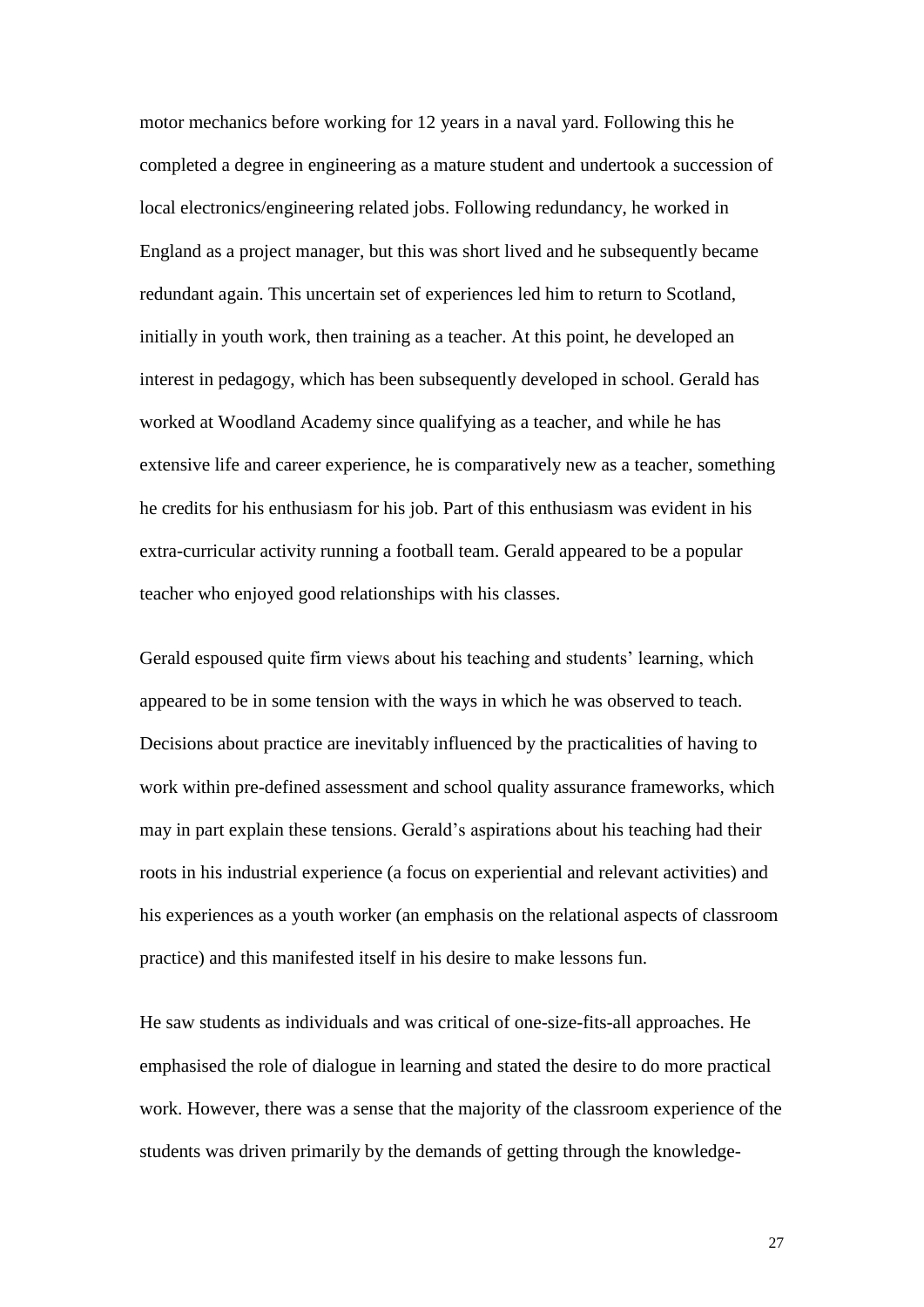focused syllabus, even where this was plainly not what the teacher saw as an educational experience. In Gerald's case, the enacted curriculum seemed to be influenced more obviously by the organisational culture of the school.

Gerald had strong opinions about the place of his subject within the school curriculum. He was sensitive about colleagues viewing technology as purely a practical subject, seeing it instead as a high status academic subject. He talked about the 'ignorance' of other teachers, including those in guidance, about the breadth of the subject, and was critical of those who see design and technology as simply 'woodwork'. He discussed recent changes to provision, whereby foundation Standard Grade has been replaced by a less academic craft course, with a focus on practical skills, and of the increased orientation of the Standard Grade craft and design course toward the design aspect.

The situation at the college in terms of the teacher's background was both similar and different to that in the school. Higher Mechatronics was taught by Duncan, who also had a background in industry, having worked in the offshore oil industry for 7 years, where he was involved in electronics and computerised systems. In 1995 he left this industry following an injury. At this stage he retrained as a teacher, doing a 4 year BEd. Prior to working at Riverside College, Duncan worked at other colleges. Duncan was well known in local schools for his demonstrations of robotics (Robot Wars), where he promoted technology. The technology department at Riverside was split between 2 sites, with the bulk of the engineering being done at another campus.

Duncan was an enthusiast for technology and shared many interests with his students such as the web-based computer games he played in his spare time and a passion for taking apart and putting back together various electronic components and gadgets. He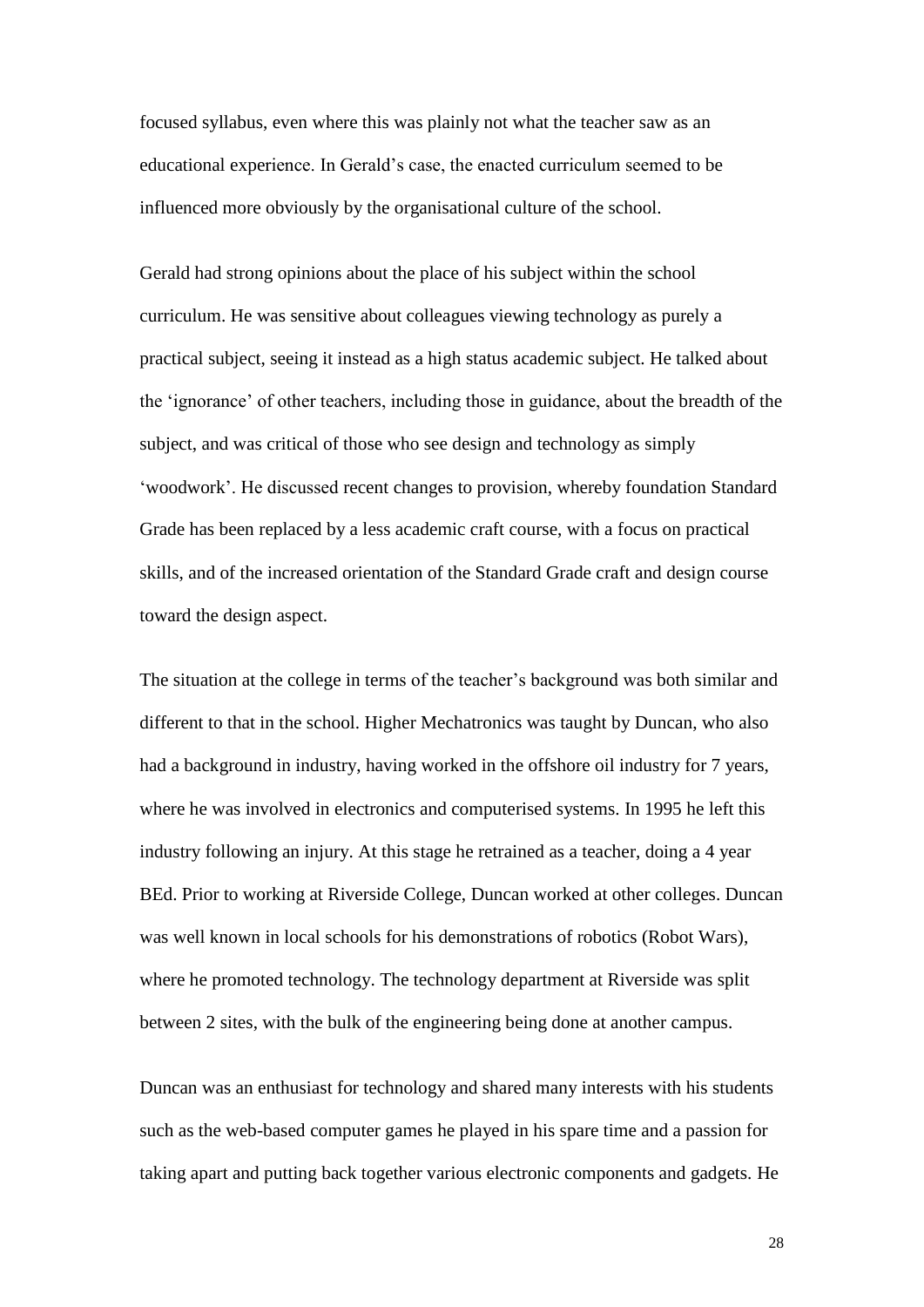came across as being quite spontaneous in his approach to his teaching and appeared to be highly regarded by students. His espoused approach to teaching involved talking through procedures and letting the students loose on the internet to engage in personal and group-based inquiry. He claimed to be an advocate of group work and team building activities, although there was more evidence in the observations of individualised approaches to inquiry. He relied quite heavily on presentation technology and he used the SQA notes to structure his teaching, highlighting key passages and then talking through the content. He described these notes as didactic, suggesting that the content is quite prescriptive. He did not like the major influence of exams on the students' learning and on his teaching; he pointed to the decontextualised nature of the syllabus content, and sought through his teaching to bring in relevance to real life and variety to keep students interested, even where this means drift from the confines of the syllabus. In this respect he often drew upon his industrial experience. In one interview he referred to 'sneak[ing] education in there as well' to supplement the teaching to the test, and stated that he saw his role as broadening horizons as well as training students to pass the exam. Duncan suggested that the course was overcrowded in terms of content and assessments, stating that time constraints made practical work difficult. His approach to class management was fairly formal at first, but this soon relaxed as the course progressed.

The industrial background of this teacher seems to be a rich contributor to the curriculum-making process. His views about relevance and his contextualising of the curriculum in relation to the occupation were clear in the observed lessons and his descriptions of his teaching. This lead him to bring in additional content to make the SQA syllabus content more contextually relevant. In doing so, he draws upon a rich vein of occupational contextual knowledge. His background in the industry has a clear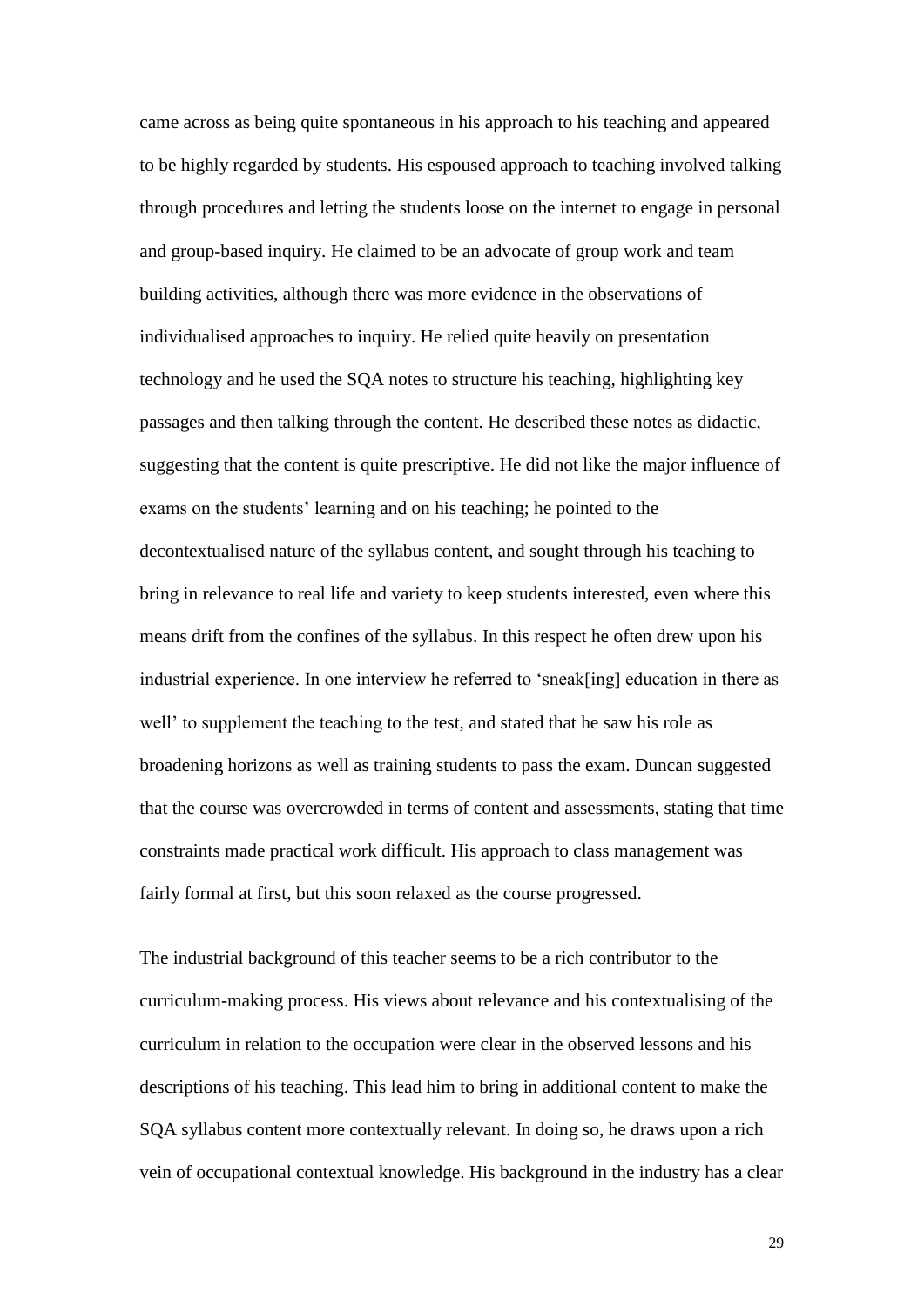bearing on his pedagogical approaches. Duncan was always keen to promote student inquiry, even though he sometimes left insufficient time to do this. His background perhaps explains his approach to the assessments, which were built into the work programme rather than being seen as formalised tests. He used a good deal of formative assessment, allowing students to resubmit assessed work quickly.

As with the other case studies, there were some interesting differences between the student cohorts in the school and the college. The school students take the Higher in Technology for various reasons. Two boys aimed to progress from this to a university engineering course. A girl said that she just liked the subject. The students liked the teacher, whom they described as 'vibrant' and 'fun', albeit strict. They stated that they found much of the work difficult and tiring, as it involved a lot of listening, taking notes and answering questions. They believed that there were only limited chances to do practical work, although when opportunities for group or practical work occurred, they clearly enjoyed this. One student stated that the practical lesson was the best way to learn, as she was 'figuring out how it works' herself. The students saw passing Higher as the primary goal, in tandem with the teacher, and did not see any problem with being placed under pressure about grades.

The college class contained a mix of students, some full time at the college and the majority attending on afternoon release from local schools. These latter students described college as being more fun than school, even though they covered the same sort of work, and were tested similarly through regular national assessments. Students pointed to a more relaxed atmosphere in college. They stated that resources were better in college. An interesting perception was that more time was available for studying Highers at College, despite the roughly equivalent allocations of time at the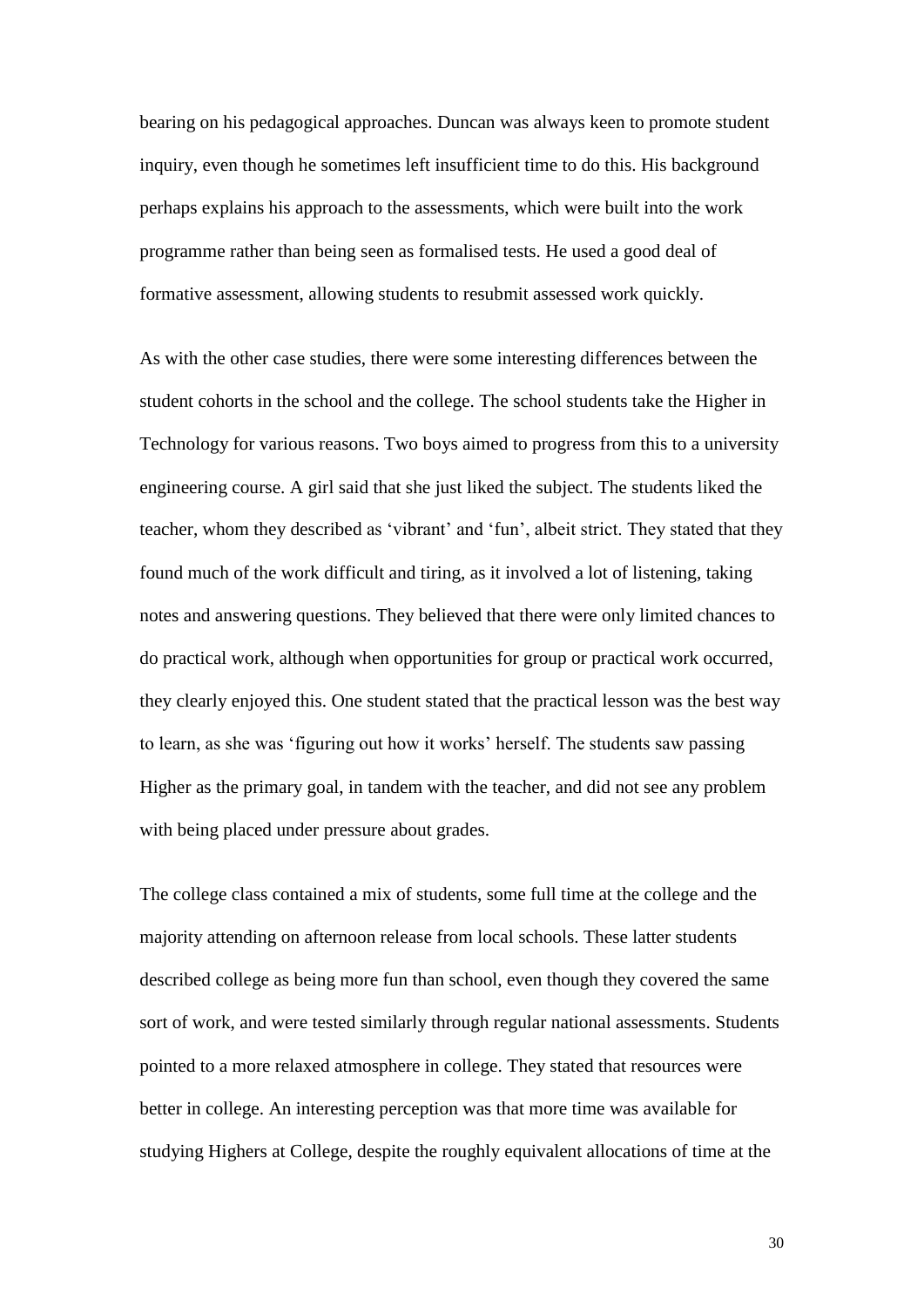two institutions. Uniformly, the students described school as dull, and complained about what they saw as petty restrictions on their behaviour – for example, restrictive access to the internet. They also noted that the college allowed students to do Highers who were prevented from doing so at school.

The nature of the student body had two obvious effects: the semi-formal approaches in the early weeks; and a tendency to finish the class early (the teacher cited the fact that school students are not used to long sessions). The positive attitude of the students towards the teacher and subject seemed to encourage a climate of trust, with students being allowed out of class for breaks during the long sessions. It also seemed to encourage the teacher to put in extra time out of class for tutorial work.

# *Organisational Factors*

The department at Woodland Academy was large. There was some evidence of hierarchical decision-making processes, with policy set by the Principal Teacher (PT) in line with management generated priorities, reinforced by performance management procedures, including observed teaching by line managers. Despite this, there was clear evidence of a collegial and supportive environment and a shared departmental philosophy about learning and teaching, with considerable leeway for variations in individual practice. Gerald reported that there was generally a lack of time for (and a lack of an existing culture of) peer observation; this perhaps militated against the development of common thinking about teaching and shared practices. Departmental collaboration led to the production of schemes of work and the generation of strategies for teaching (e.g. peer assessment), approved by the PT. It also extended to staff with particular expertise in an area of the curriculum supporting colleagues who were less confident.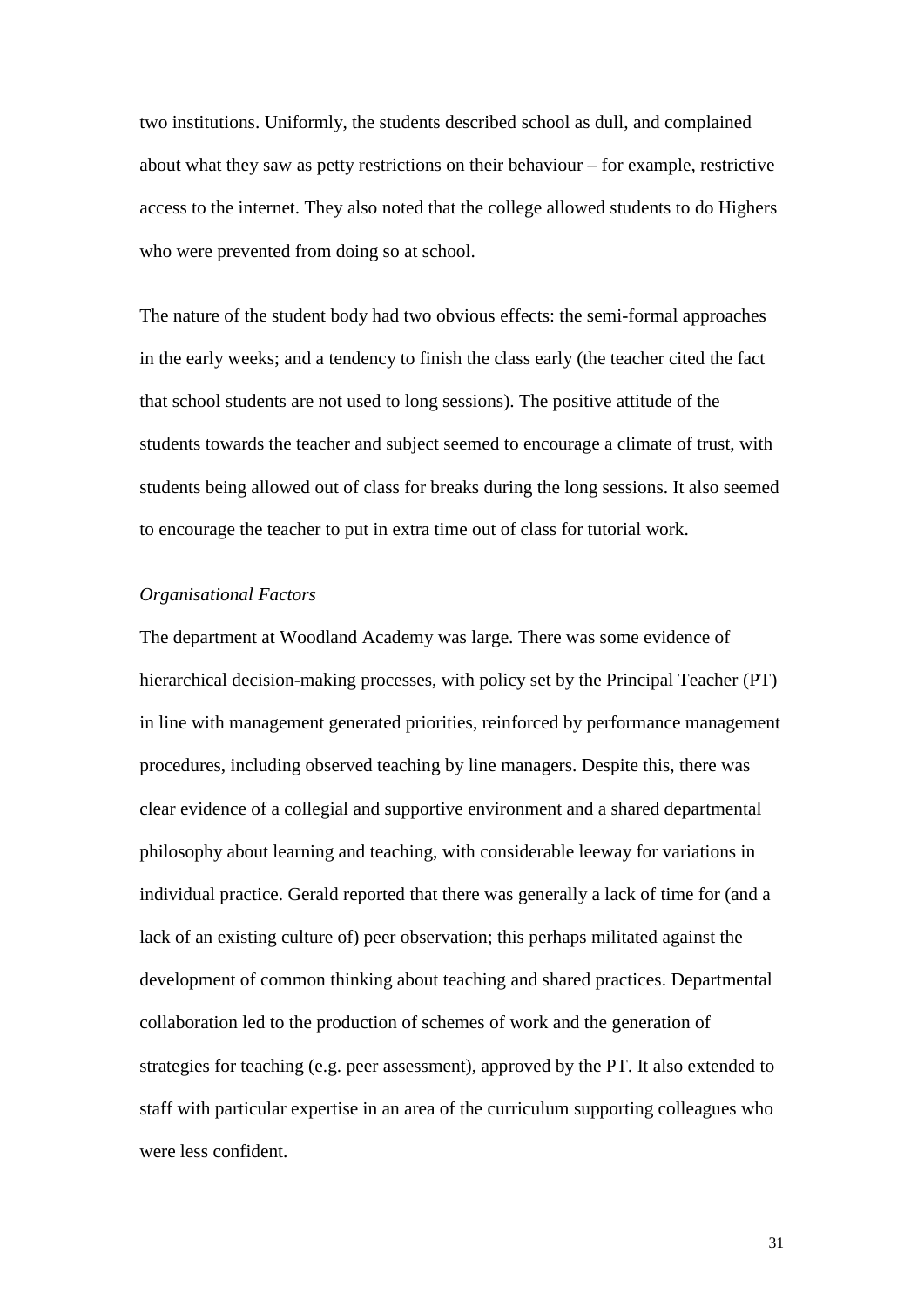Department meetings had a major focus on attainment and the dissemination of management and other policy. The department had been involved in a formative assessment pilot study, which attracted some funding. This had led to the generation of strategies for peer assessment, including peer marking and the use of traffic lighting. The impetus for this project was an Education Authority initiative, but the development was also in tune with the values of the staff in the department, having a focus on classroom dialogue and group work to promote learning. The school's involvement in these initiatives appears to be predominantly driven by pressure to raise attainment and improve the school's position on a league table of comparator schools. This focus was identified by Gerald as being the over-riding priority of the senior management.

Such pressures invariably encourage a style of teaching geared to meeting the demands of the arrangements documents and subject matter tested at the end of the year. Gerald made an effort to contextualise the maths elements, rather than teaching them separately, as did some of his colleagues, but ultimately his teaching was set up to prepare students for answering exam questions, including the teaching of strategies. While he did not like this approach, which he contrasted with education, he saw little other option. As he stated, the exam content was fairly predictable from year to year; and he was 'pretty good at predicting a test and teaching to it'. Moreover, despite his support for more interactive modes of teaching, the pressure was on him to do just this. Gerald was quite open about an apparent disjuncture between described and enacted practice, pointing to a number of factors that impacted on his teaching: lack of time, the fragmented nature of timetabling (which meant short periods), lack of equipment (such as that available in the college), the lack of a technician (which placed pressure on the teacher's already limited time) and the attainment agenda.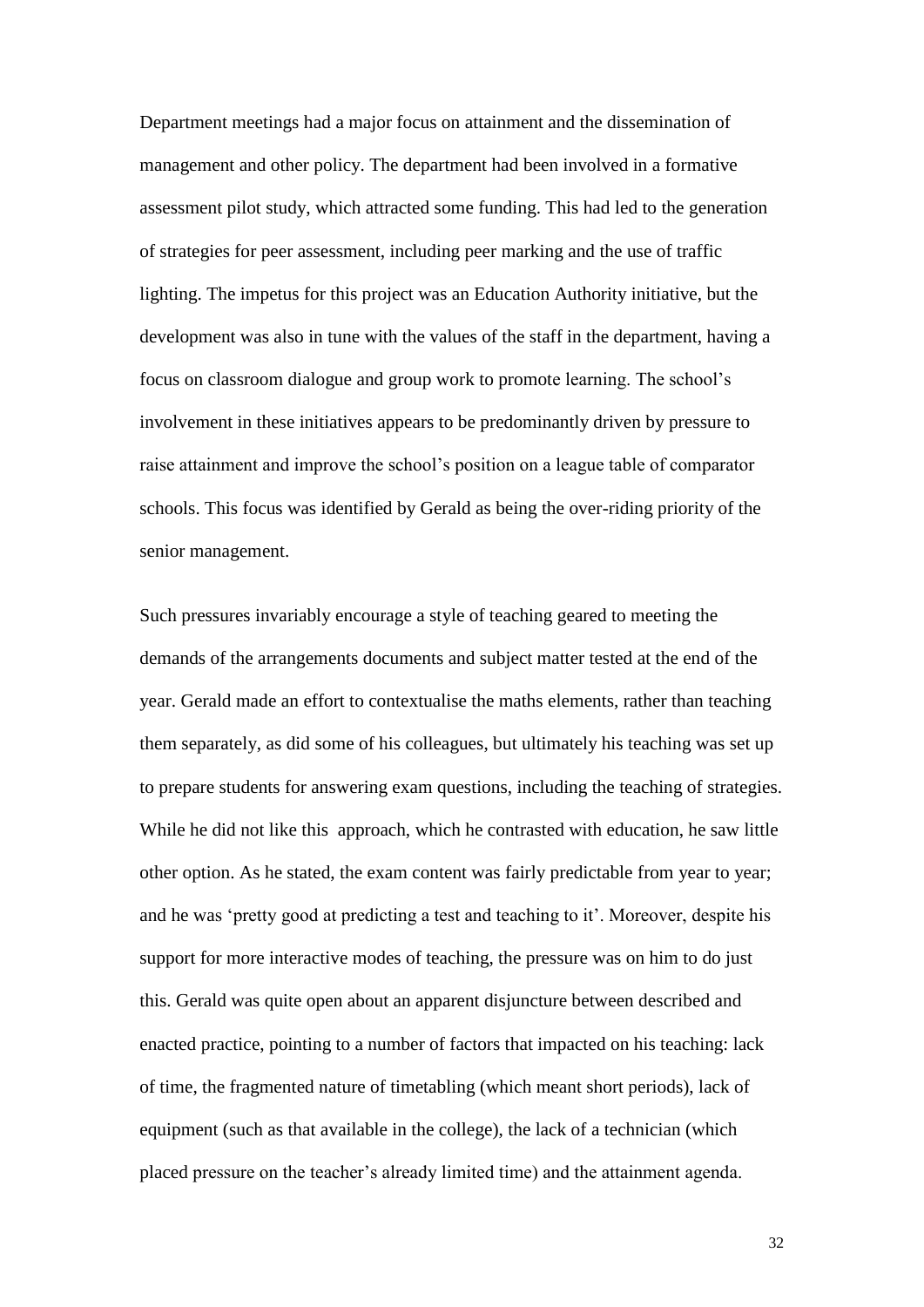The college data suggested a quite different focus and ethos in terms of the organisational factors that impact upon curriculum making. The attainment agenda appeared to be far less intrusive at the college than it was at the school, and a higher priority seemed to be given to retaining students throughout the year. In general, the impact of quality improvement procedures seemed to be less in the college than in school. Duncan talked about peer observation of teaching, which had increased in regularity since he came to the college. He stated that the focus was often on whether new resources were being used. Managers checked that meetings took place, but did not regularly attend them. Duncan stated that there was little management pressure in respect of results, but this was possibly because his results were good. The data imply a sense of laissez-faire and isolation, but this was possibly only the case in respect of this teacher/department. For example, he stated that he was the only person in his area teaching Highers, and the split site contributed to the isolation for the teachers in this part of the department. The relative isolation of the college lecturer in terms of being away from the main departmental site would seem to impact on the curriculum in that there was less opportunity for him to interact with colleagues and work collaboratively. This contrasted with the rather more collaborative nature of the school department, which in this case, was spatially and collaboratively closer together.

Resources are a key factor in the curriculum making process at college. IT resources are seen as being an enabling factor by students used to school procedures, but are also an inhibitor. While the college has better IT resources than the school, the unreliability of computers means that planned activities are not always possible, perhaps adding to the ad hoc nature of some of the observed teaching.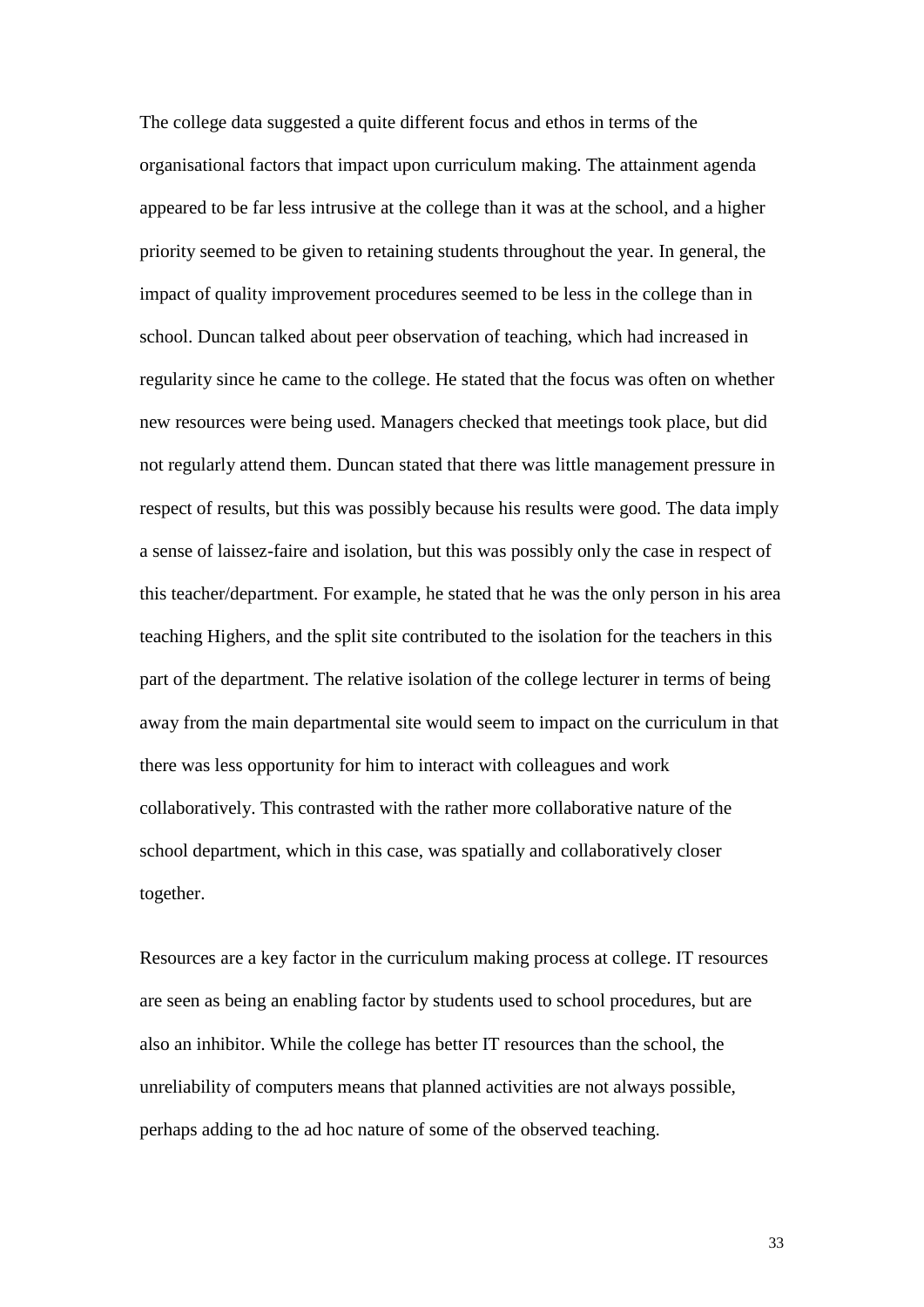## **Inferences**

We have provided quite detailed description of the particular units researched and it is clear that the range of factors that impact upon the translation of the prescribed to enacted curriculum is multiple and complex. At one level, it is possible for us to draw out a range of individual and organisational factors through thematic analysis. For instance, the prior experiences of teachers and students, the spaces within which teaching and learning takes place and the artefacts around which they are structured, the different forms of discipline, timetabling, and the balance of the retention and attainment agendas all seem significant. Their effects can also be drawn out; teaching to assessment, the balance of practical and knowledge driven learning, the ways in which the curriculum is contextualised. However, to draw out such themes might imply that in some ways they can be controlled in order to produce greater standardisation. Our argument is somewhat different.

Although ostensibly taking similar units within a unified and rational curriculum framework, it is clear that the enacted curriculum varies significantly across the different sites of subject departments, and between school and college. A focus on individual and organisational factors helps us to understand how the translation from prescribed to enacted curriculum occurs. We may infer from this that schools and colleges may provide similar opportunities at a formal level, but they are very different organisations serving different student groups and with often different types of staff with varying professional formations. Curriculum-making is therefore very different in the different organisations. Of course neither schools, nor colleges, are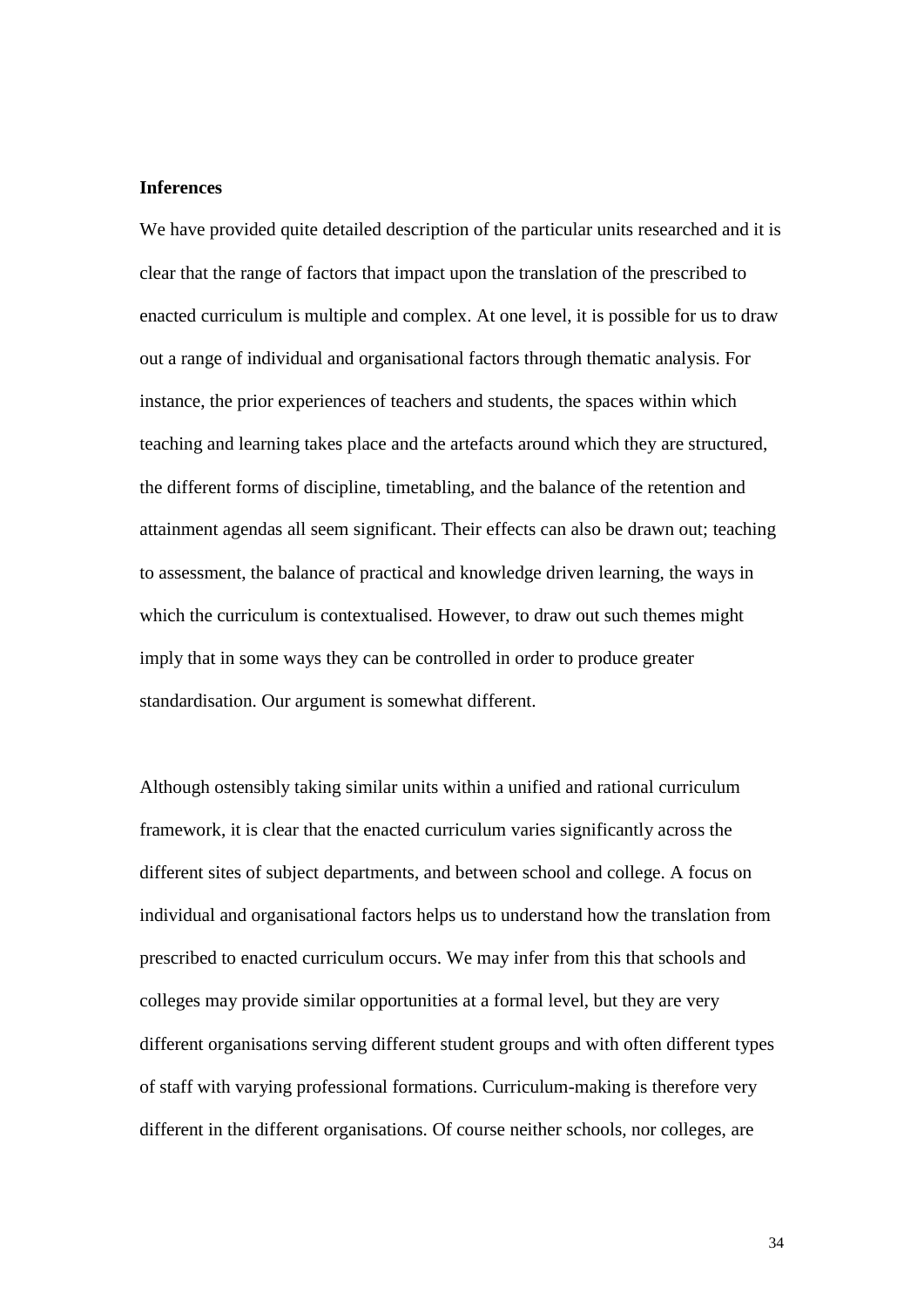homogenous groups and there will be differences in curriculum-making in institutions within each group. What implications can we infer from this?

If we take a rational view of curriculum, we might decry the differences in the enacted curriculum and seek ways to produce greater consistency. Further standardisation becomes necessary., and indeed it might be argued that this is a purpose of the specification inherent in credit and qualifications frameworks, as it assumes difference can and should be eradicated. However, such a view is problematic for a number of reasons. First, it conflates the outcomes of learning with the means of achieving them, raising issues of purpose, as noted elsewhere by the likes of Young (2007 and Allais (2007) and cited earlier. Second, and there is some evidence from our research to support this, an over-emphasis on outcomes has been shown to narrow the enacted curriculum, as teachers seek to teach to the test despite Raffe's (2007) suggestion that the looseness of Scotland's framework has militated against such rigidity. This effect has been noted elsewhere (e.g. Torrance 1997, Lauder *et al.* 2007), and is consonant with Campbell's Law which noted many years ago, in the context of US assessment systems, the tendency for quantitative measures of social phenomena to distort the processes they are supposed to be measuring (Macdonald 2000). Third, the belief that such standardisation is indeed possible is a chimera, no matter how specified the frameworks. It is well established in the literature that teachers mediate policy to suit local circumstances and existing practices (Osborn *et al.* 1997) and that adaptation is the norm rather than the exception (Supovitz and Weinbaum 2008). Thus credit and qualifications frameworks cannot prevent such adaptation, but perhaps represent more a distorting factor, merely one amongst a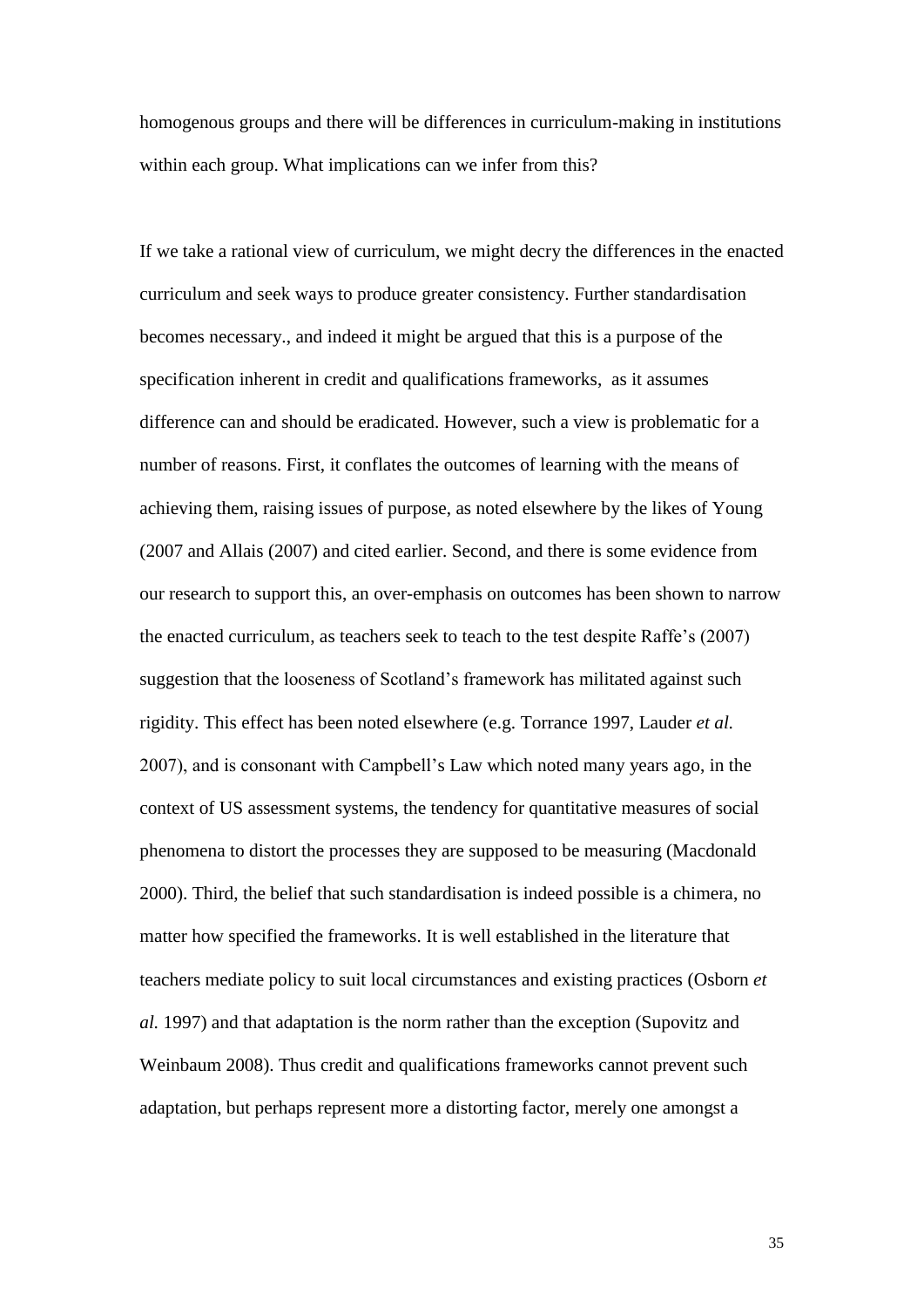myriad of others, including local conditions, that in their totality serve to explain how curriculum-making occurs and why it occurs in particular forms.

Thus an emphasis on outcomes as the determinant of curriculum making practices is misleading and potentially damaging, and we would argue that a practice focused view of curriculum is necessary. If we take such a view, it then becomes important to realise the ways in which the enacted curriculum is differentiated in order to avoid false assumptions about achievement, articulation and progression. It also becomes necessary to recognise that achieving similar outcomes as specified in the prescribed curriculum does not mean that one has engaged in equivalent learning, despite what might be inferred from the development of credit frameworks. Acquiring similar prescribed outcomes can be based upon participation in very different learning experiences. In this sense, some of the discussion about turning teachers into technicians through prescribed outcomes-based curriculum seems somewhat misplaced, as organisational and individual factors already do and inevitably will support the play of difference in curriculum-making. More creativity may be desired in curriculum-making, but this would entail addressing the existing play of difference, which is not simply about curriculum policy.

The existing play of difference is an effect of a whole range of factors that impact on curriculum making practices. A detailed description of these factors and their effects can start to unravel the complexity of the curriculum making process and help to avoid the simplifications that can be employed by policy makers and others in their attempts to promote standardised learning outcomes.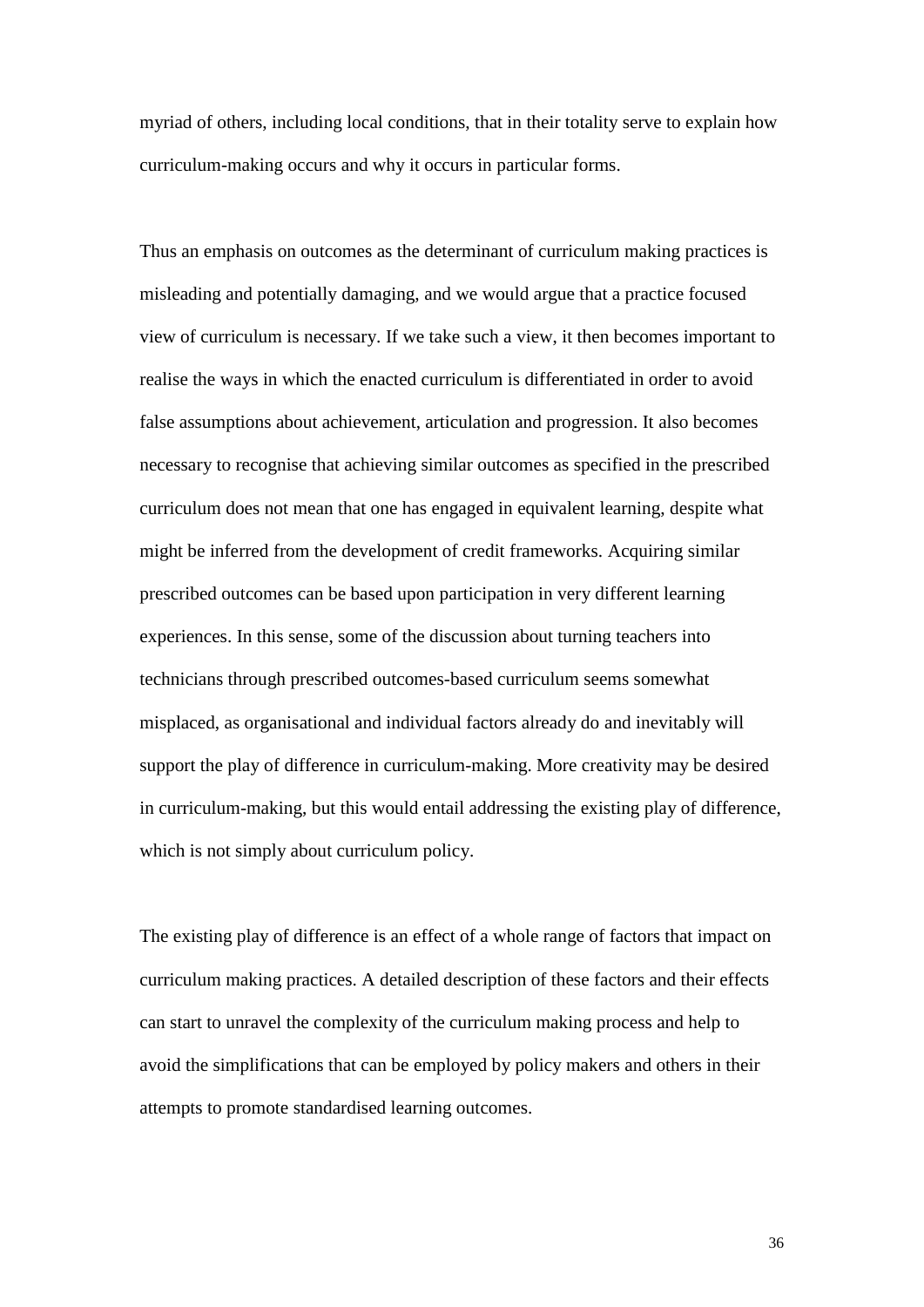These are significant inferences. The question then becomes one of the extent to which similar issues arise from the study of other curriculum areas, and how differentiated the enacted curriculum is across the full range of education and training providers. However rational the prescribed curriculum and credit structures may be, difference remains infused in the enacted curriculum. Equivalence of learning is therefore a far more substantive issue than the prescribed rational curriculum suggests.

## Note

This article is based on a research project, Curriculum-Making in School and College, funded by the ESRC (RES -000-22-2452). Our thanks go to the staff and students that made this project possible.

# **References**

Allais, S. 2007. Why the South African NQF Failed: lessons for countries wanting to introduce national qualifications frameworks. *European Journal of Education*, Vol. 42, No. 4, 521-547.

Bates, I. 1989. Versions of vocationalism: an analysis of some social and political influences on curriculum policy and practice. *British Journal of Sociology of Education* 10, no.2: 215-231.

Bloomer, M. 1997. *Curriculum making in post-16 education*. London: Routledge.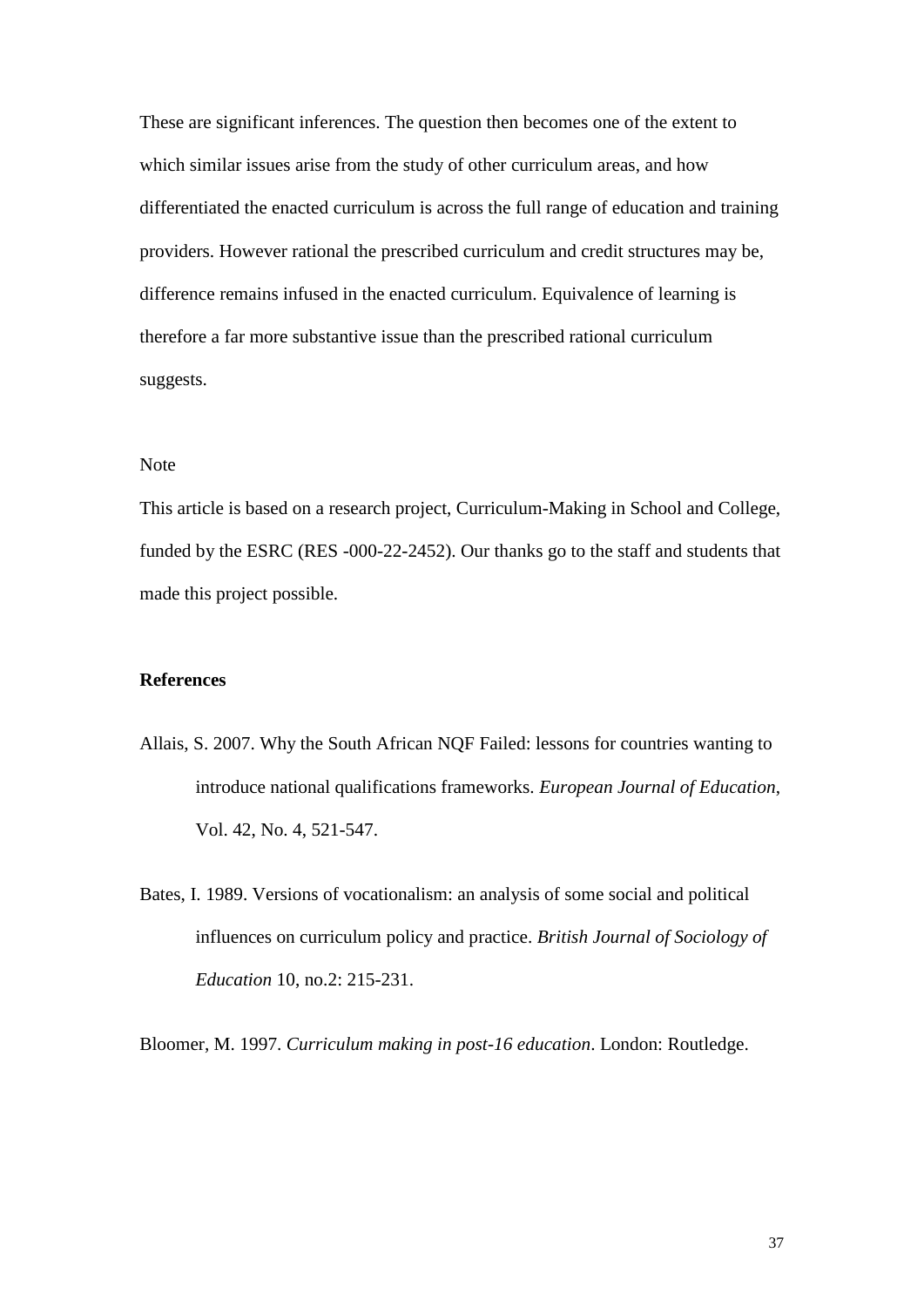- Bryce, T. and W. Humes. 1999. Scottish secondary education: philosophy and practice. In *Scottish education,* eds. T.G.K. Bryce and W.M. Humes, Edinburgh: Edinburgh University Press.
- Canning, R. 2007. A history of core skills development policy in Scotland. *Scottish Educational Review* 39, no.2: 138-147.
- Cohen, D.K. 1988. Teaching practice: plus ca change...'. In *Contributing to educational change: perspectives on policy and practice*, ed. P.W. Jackson, Berkeley: McCutchan.
- Cuban, L. 1984. *How teachers taught: constancy and change in American classrooms 1890-1980*. New York: Teachers College Press.
- Cuban, L. 1988. Constancy and change in schools (1880s to the present). In *Contributing to educational change: perspectives on policy and practice*, ed. P.W. Jackson, Berkeley: McCutchan.
- Cuban, L. 1998. How schools change reforms: redefining reform success and failure. *Teachers College Record* 99, no.3: 453-477.
- Daniels, H. 2001. *Vygotsky and pedagogy*. London: Routledge.
- Doyle, W. and G.A. Ponder. 1977, The practicality ethic in teacher decision-making. *Interchange* 8, no.1: 1-12.
- Eisner, E.W. 1992. Educational reform and the ecology of schooling. *Teachers College Record* 93, no.4: 610-626.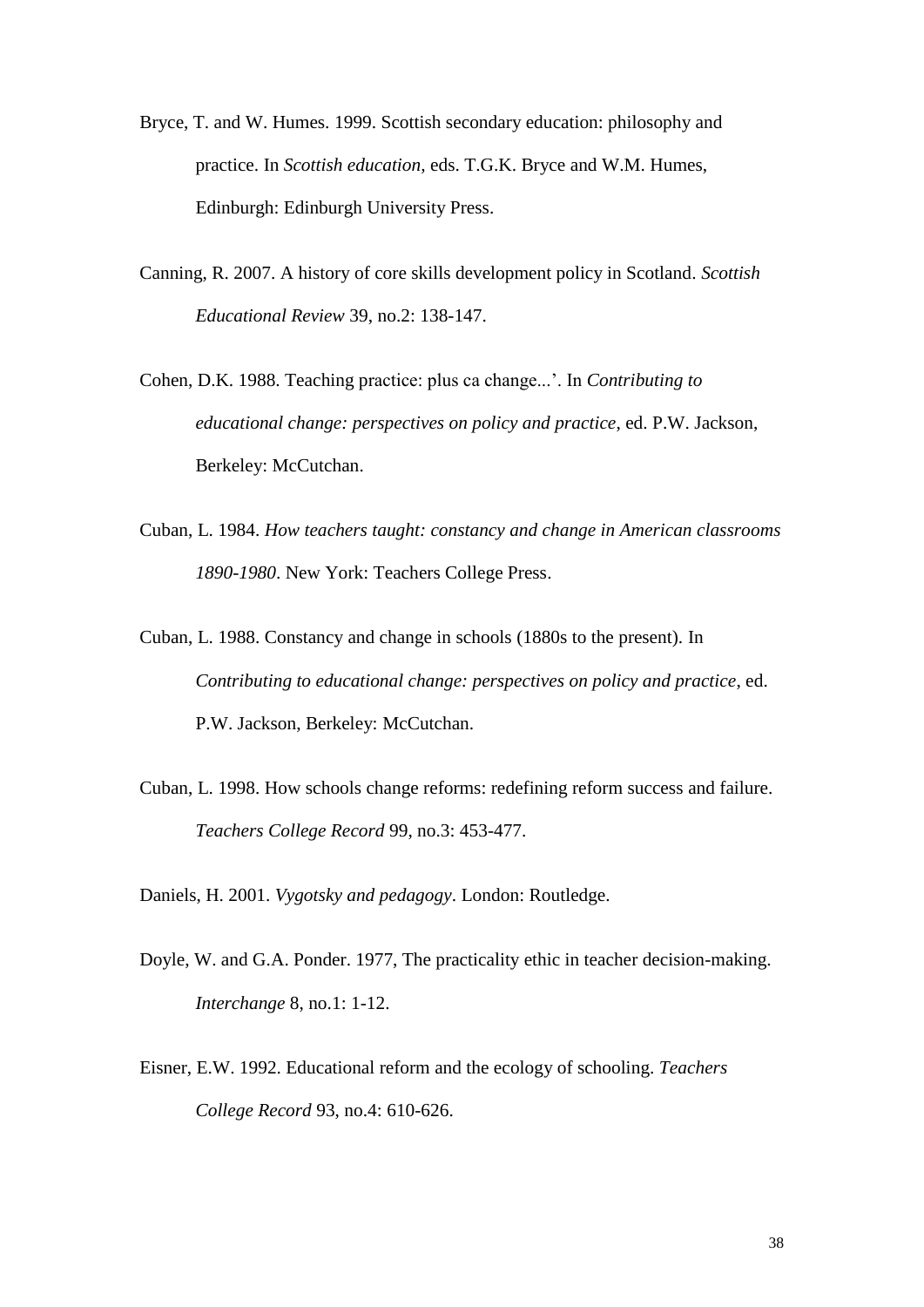- Elmore, R.F. 2004. *School Reform for the Inside Out: policy, practice and performance*, Cambridge, Mass.: Harvard Education Press.
- Goodson, I.F. 2003. *Professional knowledge, professional lives.* Maidenhead: Open University Press.
- Goodson, I.F. 2004. Understanding curriculum change: some warnings about restructuring initiatives. In *Social geographies of educational change,* eds. F. Hérnandez and I.F. Goodson, London: Kluwer Academic Publishers.
- Helsby, G. 1999. *Changing teachers' work*. Buckingham: Open University Press.
- Higham, J.J.S. 2003. Curriculum change: a study of the implementation of general national vocational qualifications. *The Curriculum Journal* 14, no.3: 317-340.
- James, D. and G. Biesta. 2007. *Improving learning cultures in further education*. London: Routledge.
- Lang, M., J. Olson, H. Hansen and W Bunder. 1999. Professional development and the challenge of curriculum reform. In *Changing schools/changing practices: perspectives on educational reform and teacher professionalism*, eds*.* M. Lang, J. Olson, H. Hansen and W. Bunder, Louvain: Garant.
- Lauder, H., P. Brown, [H. Lauder, P. Brown, J-A.](http://www.oup.com/uk/catalogue/?ci=9780199272532#authors) Dillabough and A. H. Halsey. 2007. Introduction: The Prospects for Education: Individualization, Globalization, and Social Change 1. In *Education, Globalization and Social Change,* eds. [H. Lauder, P. Brown, J-A.](http://www.oup.com/uk/catalogue/?ci=9780199272532#authors) Dillabough and A. H. Halsey, Oxford: Oxford University Press.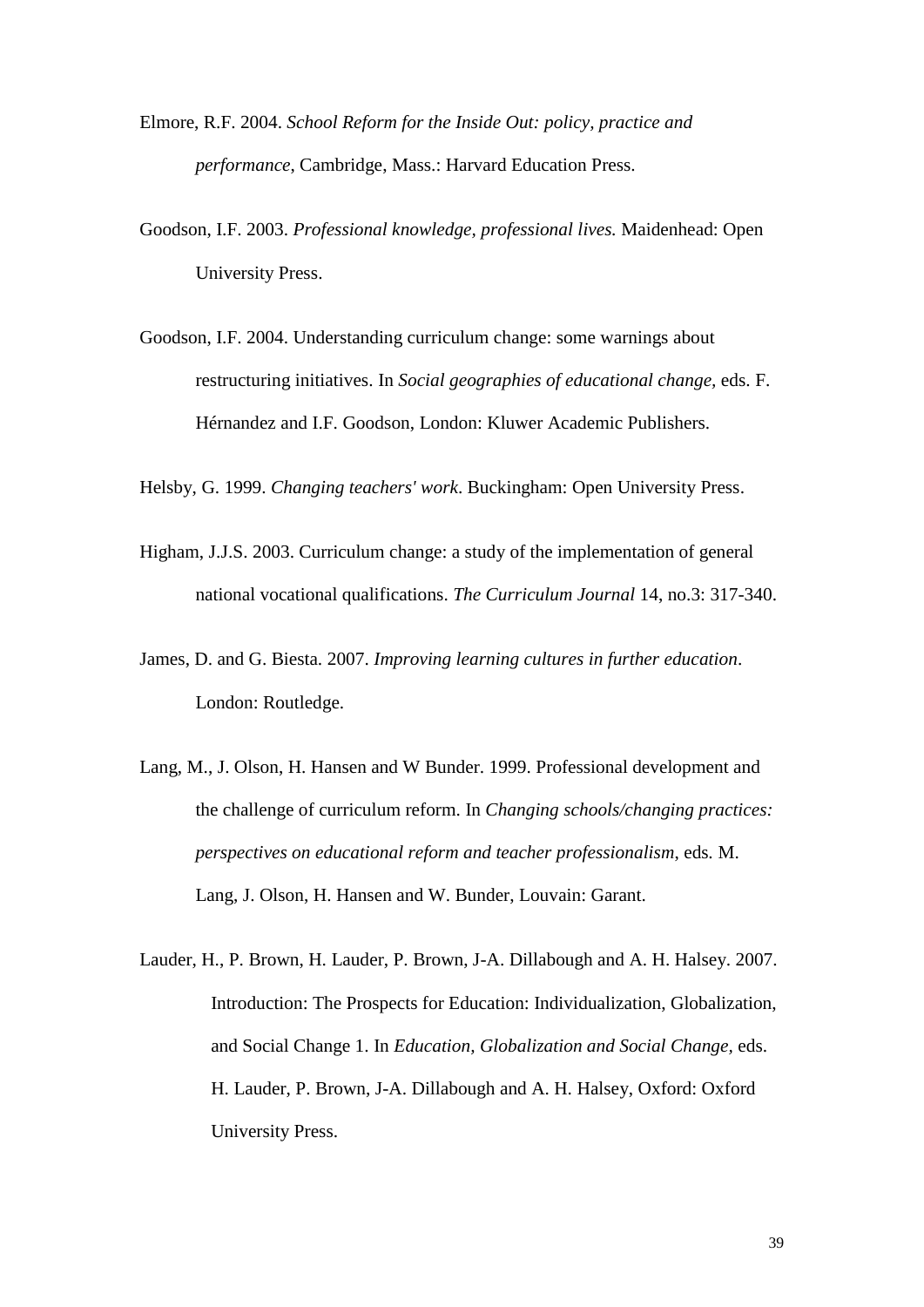- Leech, M. 1999. Further education in Scotland post-incorporation. In *Scottish Education,* eds. T.G.K. Bryce and W.M. Humes, Edinburgh: Edinburgh University Press.
- Levin B. 1998. An epidemic of education policy: (what) can we learn from each other? *Comparative Education* 34, no.2: 131-141.
- Macdonald, B. 2000. How education became nobody's business. In *Images of Educational Change*, eds. H. Altrichter and J. Elliott, Buckingham: Open University Press.
- Mueller, J.A. and K.H. Hovde. 2008. Theme and Variation in the Enactment of Reform: case studies. In *The Implementation gap: understanding reform in high schools*, eds. J.A. Supovitz and E.H. Weinbaum, New York: Teachers College Press.
- Osborn, M., P. Croll, P. Broadfoot, A. Pollard, E. McNess and P. Triggs. 1997. Policy into practice and practice into policy: creative mediation in the primary classroom. In *Teachers and the national curriculum*, eds. G. Helsby and G. McCulloch, G. London: Cassell.
- Raffe, D. 2007. Making Haste Slowly: the evolution of a unified qualifications framework in Scotland. *European Journal of Education*, Vol. 42, No. 4, 485- 502.
- Sarason, S.B. 1990. *The Predictable Failure of Educational Reform*. Oxford: Jossey-Bass Publishers.